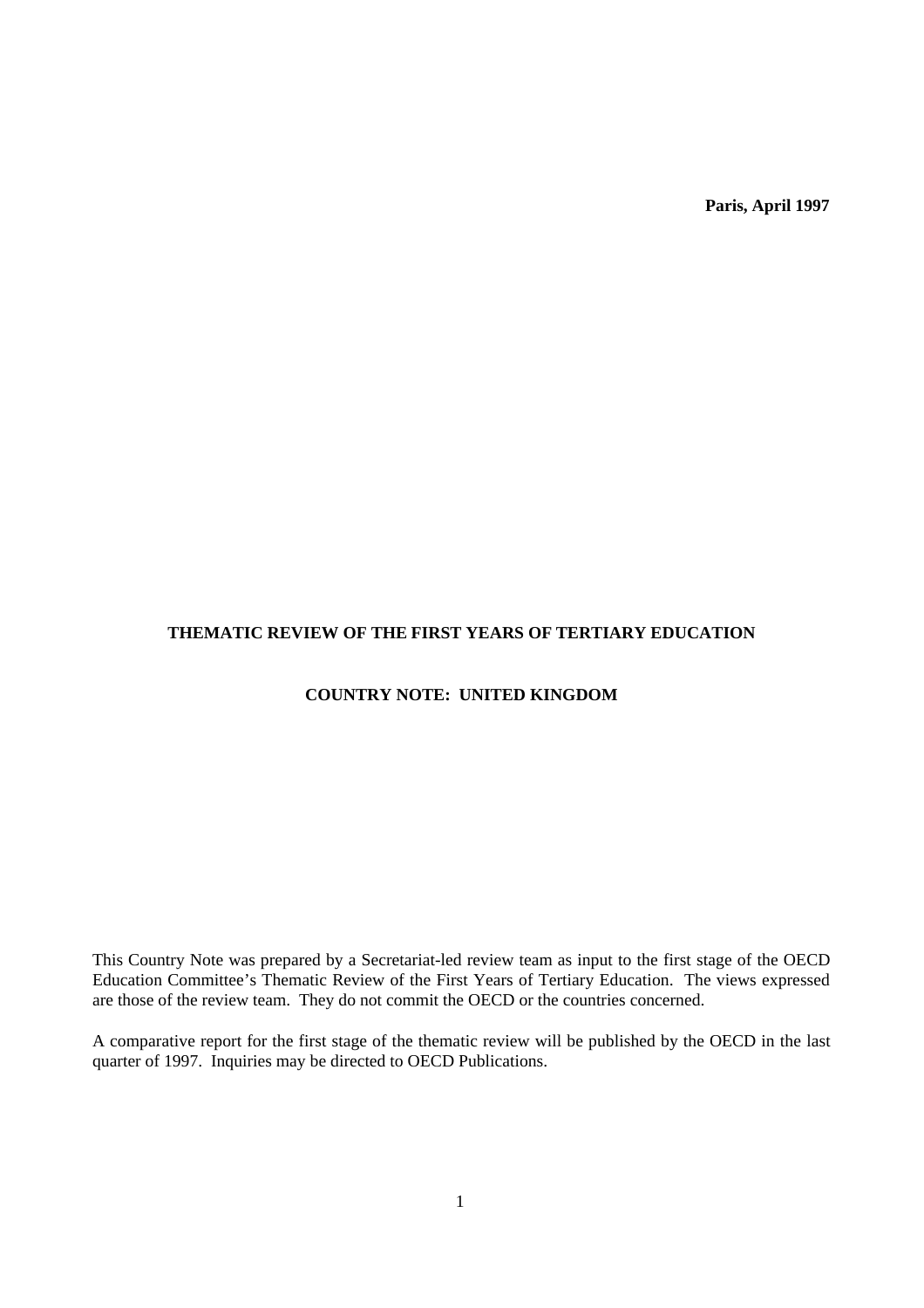## **Introduction**

The United Kingdom is one of ten countries**\*** participating in the OECD thematic review of the first years of tertiary education. At the invitation of the Higher Education Directorate of the Department for Education and Employment in association with its sister authorities in Wales, Scotland and Northern Ireland, a review team visited England and Scotland in September 1996 and had meetings with representatives of all four United Kingdom systems. Our report is informed by the experience of the visit and the numerous meetings -- including site visits to institutions and organisations -- by background reports provided by the national authorities and by a number of other reports, documents and publications charting and assessing recent changes in tertiary education policy in the U.K.

The purpose of a thematic review is to enable member countries of the OECD to examine and debate, on a comparative basis, recent trends in a selected area or topic of educational policy and practice. The area of "tertiary education" is broad; its boundaries are not always clear or definite. For purposes of this thematic review, "tertiary" refers to a level or standard of study, beyond secondary and embracing what participating countries define as both higher education and aspects of further or post-secondary education. Although some ambiguities arise internationally in the distinction often drawn between "post-secondary" and "tertiary", the focus of this review is clear in respect of the U.K.: it is teaching and learning at first degree or equivalent level. These form part of the U.K. higher education system and that term is used in this note.

Since a major interest of the comparative study is the relationship of tertiary education to employment, attention is directed at the initial qualifications which typically or most frequently provide entry to the labour market. Sub-degree work is of interest where it relates closely to degree work, for example through structures for articulation, progression, credit transfer and the like. Nevertheless, in the U.K. visit the focus has been higher education whether in universities or the further education sector.

The term "first years" also requires comment. A striking feature across countries is the difference in the length and nature of studies leading to an initial qualification that has significant currency in the labour market. In several Continental European countries, for example, there is no precise equivalent to the bachelor's degree and the period of study leading to an initial qualification in the university sector is frequently in the four-to six-year range, and may be rather longer in practice. Moreover, for growing numbers of mature age, usually part-time students, "first years", may mean a prolonged period of study, combined with work or family responsibilities, carried out between the ages of thirty to fifty (or more). Such trends, highly visible in the U.K., are but one of several indices of the dramatic change that has occurred as higher education is being transformed from an elite into a mass system.

-------------------

**<sup>\*</sup>** The ten countries are, in order visited: Australia, New Zealand, Japan, Norway, Sweden, Belgium (Flemish Community), Denmark, Germany, United Kingdom, United States (Commonwealth of Virginia).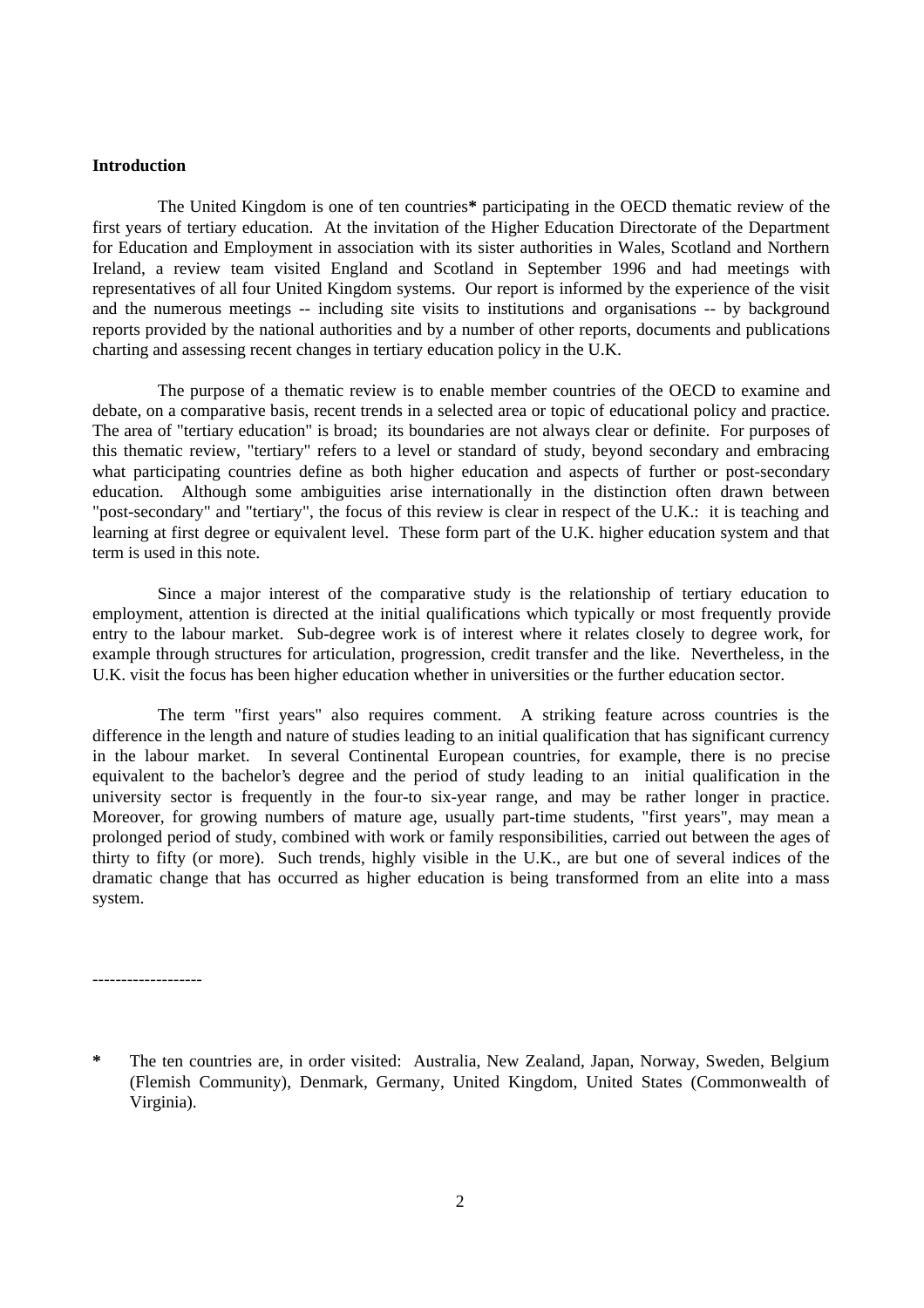Some countries, notably the US. and Japan, have become accustomed to the phenomenon of rates of participation of 40-50 per cent or more of a defined age cohort in some kind of tertiary education; others, Finland is an example, are moving towards those figures. This evolution reflects a variety of factors which have been identified in the overall thematic review: individual values, expectations and aspirations, for which there are many and varied motives; the needs of a changing economy for ever higher levels of skill and a deepening and wider diffusion of knowledge and understanding; and the challenges of increasingly complex and sophisticated social and cultural life. Although difficult to quantify, these factors seem highly likely to continue to drive demand. All countries participating in this review are experiencing considerable pressure and difficulty as demand for access continues to grow, and to diversify.

In the United Kingdom as elsewhere, the sheer growth of demand poses obvious problems with which policy makers and institutional providers are thoroughly familiar. Financing the needed provision and the costs that fall on individual students is not the only one of these problems, but is of central importance and serves as a signal to several other key issues which we take up in this note. Finance and other issues are exacerbated when demand substantially exceeds projections -- as has been common everywhere. They are compounded when financial policies impose sharp constraints on expenditure, resulting for example in rapid and substantial cuts in unit costs as has happened in the past few years in the U.K.

There is difficulty in making rapid adjustments in supply when the institutions that are largely responsible for it have structures and procedures, values and interests that derive from a previous era when numbers were relatively few. In the pre-1992 universities especially, decision-making has been very much a matter of internal debate along "collegial" lines, and the demands of the wider society could be filtered and addressed in ways reflecting more the inner working of the institution than the force of those external pressures. Likewise, what students were taught and how they were assessed, while subject to external influences, have been until recently very much the province of individual institutions.

This is not to suggest, however, that higher education institutions were, in the period prior to the rapid expansion that followed the publication of the Robbins Report and accelerated in the '80s, indifferent to social demand and resistant to the emerging public policy agenda. The further education colleges have always related very closely to their environments and especially to the labour market as have many university programmes. The evidence in the higher education sector generally points to a prolonged period of adjustment, adaptation and increasing responsiveness dating back several decades: it has not been a "sudden awakening". This responsiveness, although occasionally criticised by our interlocutors in the course of the review visit for its insufficiency, was generally acknowledged to have been profound, a mark of considerable achievement by the higher education sector in the face of very substantial challenges.

At the same time, the review team encountered many cross currents: there were divergent, at times conflicting, views about the overall direction of policy. Questions were raised about purposes and values as well as procedures and resources. This is inevitable and may indeed be regarded as thoroughly healthy in pluralistic democratic society undergoing a period of rapid, far-reaching change, not only in tertiary education but across the whole spectrum of education and public policy generally, when new directions and possibilities are emerging and challenges, sometimes contradictory, are posed from different quarters. What we thought important, in this environment, is the openness of the debate, not least the contributions of the higher education press and the journals of research and discussion, paralleled in very few other countries. We were aware, too, of a readiness not only to formulate new goals and directions but to sustain the policy dialogue through monitoring of effects, research and rigorous analysis.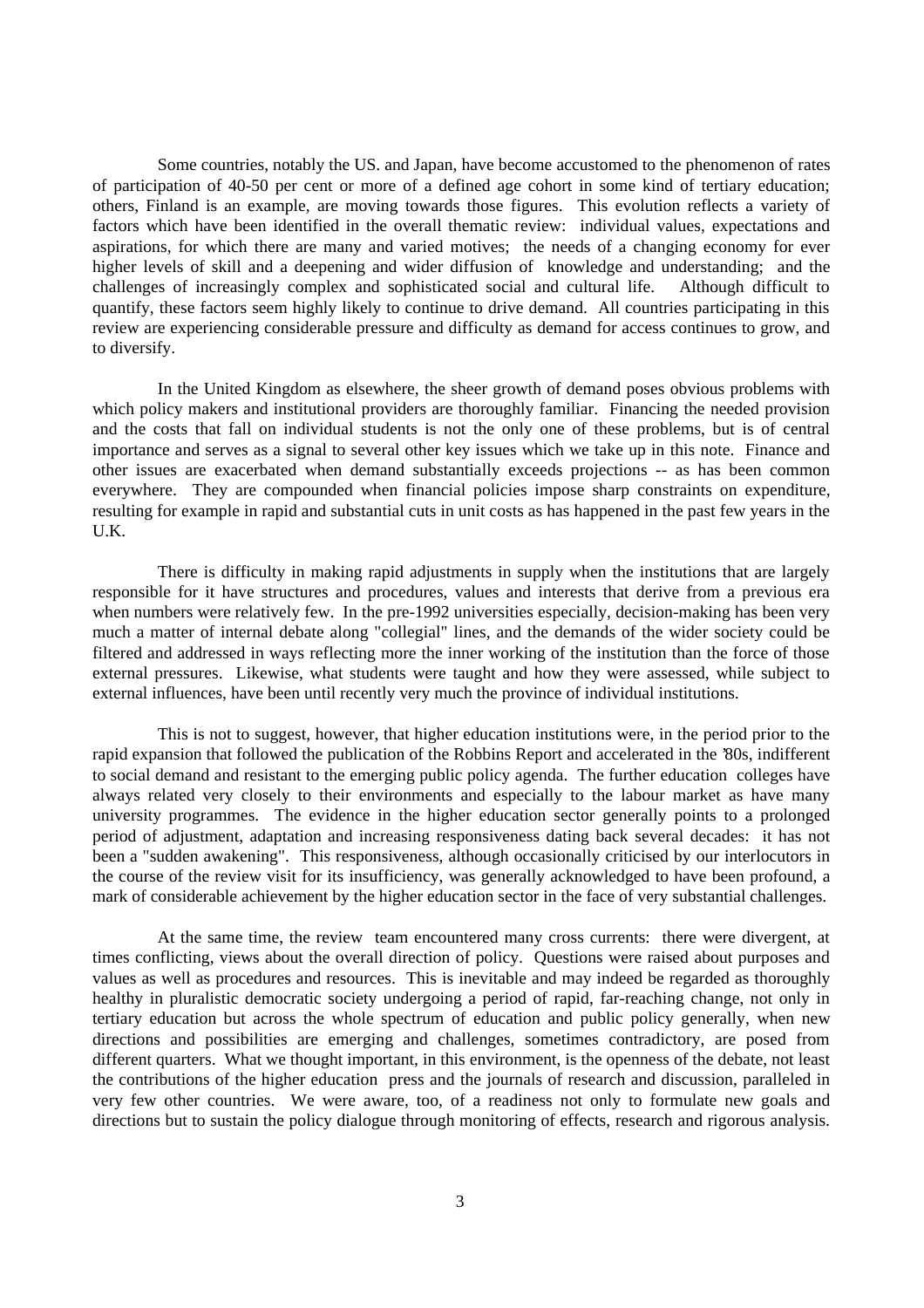There is an impressive scale and range of policy, ideas and initiatives, reflecting a determination to address basic issues and grapple with fundamental trends and problems in the economy and society.

In a climate of substantial change as the U.K. adjusts to new global realities and repositions its economy, prominent national bodies continue to produce key documents and to publicise their ideas. In addition to the Department for Education and Employment and from time to time other government departments, many organisations -- including the Confederation of British Industry, the Council for Industry and Higher Education, the Committee of Vice-Chancellors and Principals, the National Union of Students, the Association of University Teachers, the Association of University and College Lecturers, the Engineering Council and a number of other professional bodies -- are making significant contributions to the debate. The review team was fortunate in having opportunity to meet and discuss issues with such bodies. In addition, the establishment of the national inquiry into higher education under the chairmanship of Sir Ron Dearing, whom we had the pleasure of meeting, has fostered a considerable volume of analysis and debate concerning further directions for the system.

With the possible exception of New Zealand, in none of the countries taking part in this review have changes in higher education policy and structure been greater and the debate more intense than in the United Kingdom. It is of interest that these two countries have been singled out in the *OECD Jobs Study* Follow Up as having made the most comprehensive structural changes in the process of economic renewal.

The reviewers have valued the opportunity to witness at first hand a key part of the U.K. transformation, namely its tertiary education system, and much appreciate having such direct access to the currents of opinion that inform or are inspired by it. We wish to record our thanks particularly to Mr. C.A. Clark and Ms Katherine Fleay of the DfEE, and to all the officials in England, Wales, Scotland and Northern Ireland for the efforts they made to help us understand the context and direction of the changes in higher education. We are grateful, too, to the organisations with whom we had valuable discussions and to the institutions we were able to visit. In a short visit it was possible to take in only a small part, particularly of the institutional provision, and where we refer to individual institutions it is not to single them out for special notice -- deserved as that may be -- but to illustrate something of more general interest.

## **Education in a Phase of Expansion, Development and Change**

The changes in higher education in the U.K. are not isolated but relate to, indeed can be seen as an integral part of, a broader youth education policy orientation which has been developing for more than a decade. Affecting the whole of the U.K. to different degrees, this is perhaps most readily observed in Scotland, particularly the new structures that are being created to achieve a continuity and consistency of both policy and provision for the post-compulsory years, i.e. for all young people from age sixteen onwards. The unification of previously disparate qualifications at the end of secondary schooling under the "Higher Still", which is in final stages of preparation, is an example of the intention to produce a coherent structure of qualifications embracing all students. Characteristic of the new structures as they are emerging throughout the U.K. are first, inclusiveness: the view that all young people should continue their education full- or part-time, in some form or other, beyond the years of compulsory schooling; second, that there should be a definite provision and a clear awareness or pathways of progression to ensure that choices are based on relevant knowledge and that learning can be continuous and progressive; third, that the complexity and unevenness of the numerous and disparate public examinations for sixteen to eighteen year olds should be simplified and made more equitable; and, fourth, that through a variety of procedures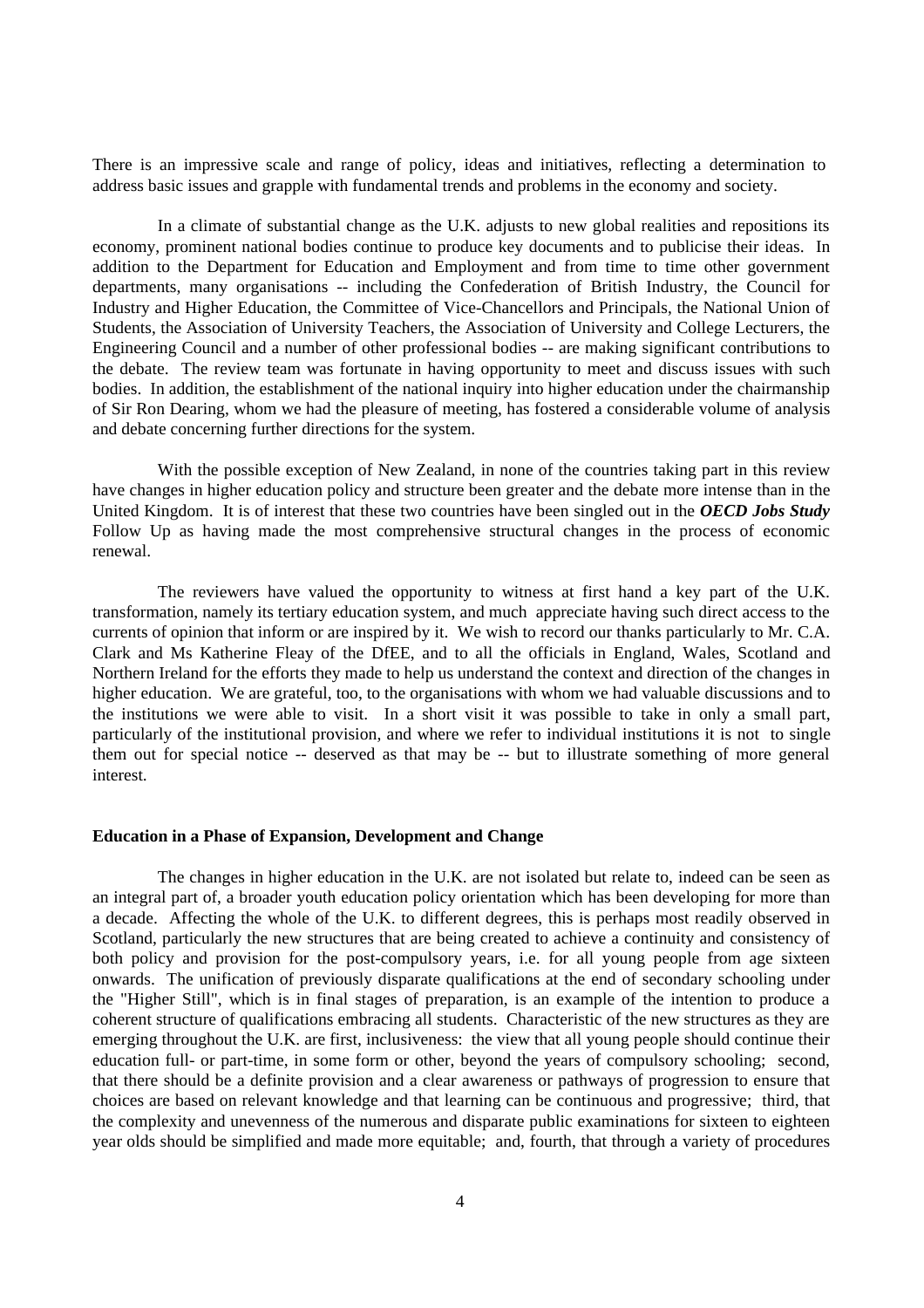for credit transfer, recognition of and cross-validation of qualifications, a well-articulated system embracing all forms of further, continuing and higher education is put in place.

Close attention is being paid to transition issues. An overarching framework of universal, lifelong learning has been adopted, although no-one in the U.K. would claim that its implications for practice have been fully worked out. Nor is it suggested that all the major problems have been solved. Together with the continuing efforts to construct a comprehensive, well-articulated framework for education post-16, for at least a decade there have been sustained efforts to improve the quality of education notably in primary and in secondary schools, and to overcome the weaknesses of vocational training and to raise participation beyond the years of compulsory schooling from historically low levels. Our attention was drawn, for example, to the development of General National Vocational Qualifications (GNVQs) alongside the well-regarded A-levels, the implementation of the National Curriculum and various procedures designed to raise standards of student performance at school and improve the overall quality of education and training at all levels.

These and other changes, highly significant for the future of the country, have been quite radical in their intent. They are being pursued with obvious determination, sometimes in the face of considerable opposition, and with considerable flow-on effects, which include increased participation levels in higher education. The objective has been reconstruction of a system which, despite its many outstanding and internationally admired features, was not meeting the new needs arising from the role of the U.K. in the changing global and European environment.

Thus in the changes sought in educational provision, structure and quality, there has been an underlying transformation of purposes and values, a recasting of expectations and requirements and a regrouping of interests and stakeholders. In the new policy mix, several highly visible elements have been constantly projected: the determination to give greater salience to the market, hence to the interests and needs of the "consumers" most frequently defined as students, families and employers; the need for informed choices to be made by individuals; programmes to encourage young people to continue their education beyond the legally permitted school leaving age of 16 years (the government target is qualitative as well as quantitative: 60 per cent of young people attaining N.V.Q. level 3 (A-level or equivalent by the year 2000); sharpening the definition of quality and relevance through increased responsiveness to the needs of employers; raising standards of student performance in light of the demands of the knowledge-based society and international competitiveness; and the introduction of greater transparency and accountability into the domains of both educational policy and institutional practice.

Obviously, such changes do not occur by chance although they may proceed in a largely uncoordinated way where government stands to one side or systematically devolves decision making and responsibility to regional or local entities. However, this has not been the policy adopted in the U.K. where reform of education (and of other areas, too) has been comprehensively steered not by parliament and central government departments alone so much as by concerted effort with an array of national authorities and bodies charged to create new structures, roles and relationships within the overall framework of government policy. Thus, in higher education, decision making is shared, with different kinds of steering and responsibility exercised by a range of public, quasi public and independent agencies: the education departments or offices of England and Wales, Scotland and Northern Ireland; separate higher and further education funding bodies or offices; the Committee of Vice Chancellors and Principals, including its Higher Education Quality Council; and a number of peak bodies or research and advisory councils such as the Council for Industry and Higher Education, the Confederation of British Industry, and others.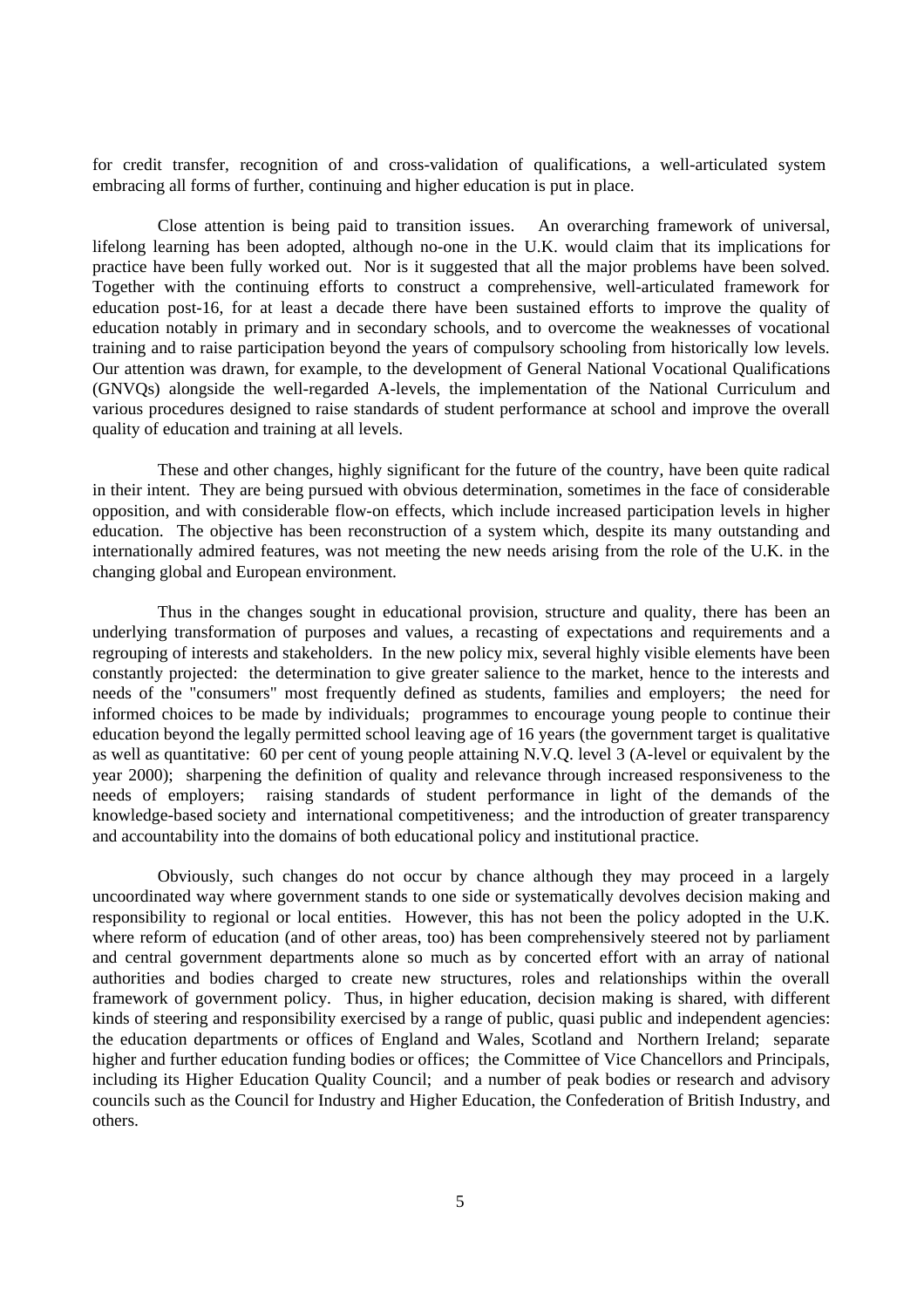Thus, responsibility, decision making and advice are not concentrated in any single agency; nevertheless, there is clearly a sense of purpose or direction, more or less shared among these and other bodies. While this certainly does not mean an absence of debate or conflict, the boundaries are well marked and understood; different positions are taken up but they are within one recognisable arena. This holds true, also, of the devolution process insofar as it relates to institutions: U.K. higher education institutions, for example, enjoy a very high degree of autonomy in their control of funds; they are free to earn, to invest, to borrow, and in other ways to maximise returns on their assets. But, for undergraduates, they have hitherto been discouraged from introducing fees over and above the level which is reimbursed. For the public funds they receive there are clear procedures of accountability and, during the past five years, the national (quality) assessments of research and teaching have become detailed and highly demanding. The prized autonomy of universities is real, but is conditioned by a strong national policy framework set by legislation and subject to a complex set of steering arrangements.

We return to the issues of accountability and autonomy later in this note. They and other effects or manifestations of the changes in policy structures and educational practice are controversial. The debates surrounding them serve to highlight a wider array of issues in higher education as its relations with society become ever closer and more complex.

## **A Drive for Economic Efficiency and Improved Performance**

The benefits to the individual and to the community of broadly based education for all are generally acknowledged, but the real catalyst for change on the large scale presently experienced is the perceived need to shift the fundamental nature of the workforce to one where skills and qualifications lead to flexibility, adaptability and economic competitiveness. A well educated workforce, it is argued, will lead to a more competitive economy, better living conditions and a more stable, sound society.

It is clear that the world will be increasingly shaped by the value put on education; and that the demand for talented people will strengthen even further. This puts a premium on graduates and it is worth noting that in a recently published survey of graduates and their careers, many employers recognised the specific qualities graduates bring to the workforce while noting -- as has often been remarked -- that significant cultural gaps between the institutions and the workplace still exist. We return to this issue in discussing the purpose of tertiary education and partnerships with industry.

In many reports and public statements it has been argued that the low (but improving) efficiency, effectiveness and competitiveness of British industry when compared with several other countries are largely because it is specifically structured to accommodate a labour force that has had traditionally the low overall levels of skills that follow inevitably from a highly selective if high quality education offered to a small minority. It was suggested to us, for example in meetings with the Deputy Prime Minister's Competitiveness Unit and with industry bodies, that U.K. industry would only change, indeed that it could only change, when the level of skills and education in the community increased and that it would be competitive when those levels were a match for the competitor nations. Higher education, it was stated, has a major contribution to make in this respect and is already doing so, in part at least. ref. White Paper on Competitiveness: Creating the *Enterprise Centre of Europe*, June 1996, para. 4.1]

Of course, many nations have identified the same need and are moving forward, some of them from positions already ahead of the U.K. So it is not simply a question of starting a process but rather of establishing a scale and a pace that will match or exceed the rate of development in other countries. The procedures adopted include target setting and projects by HEIs, funded under the government's Enterprise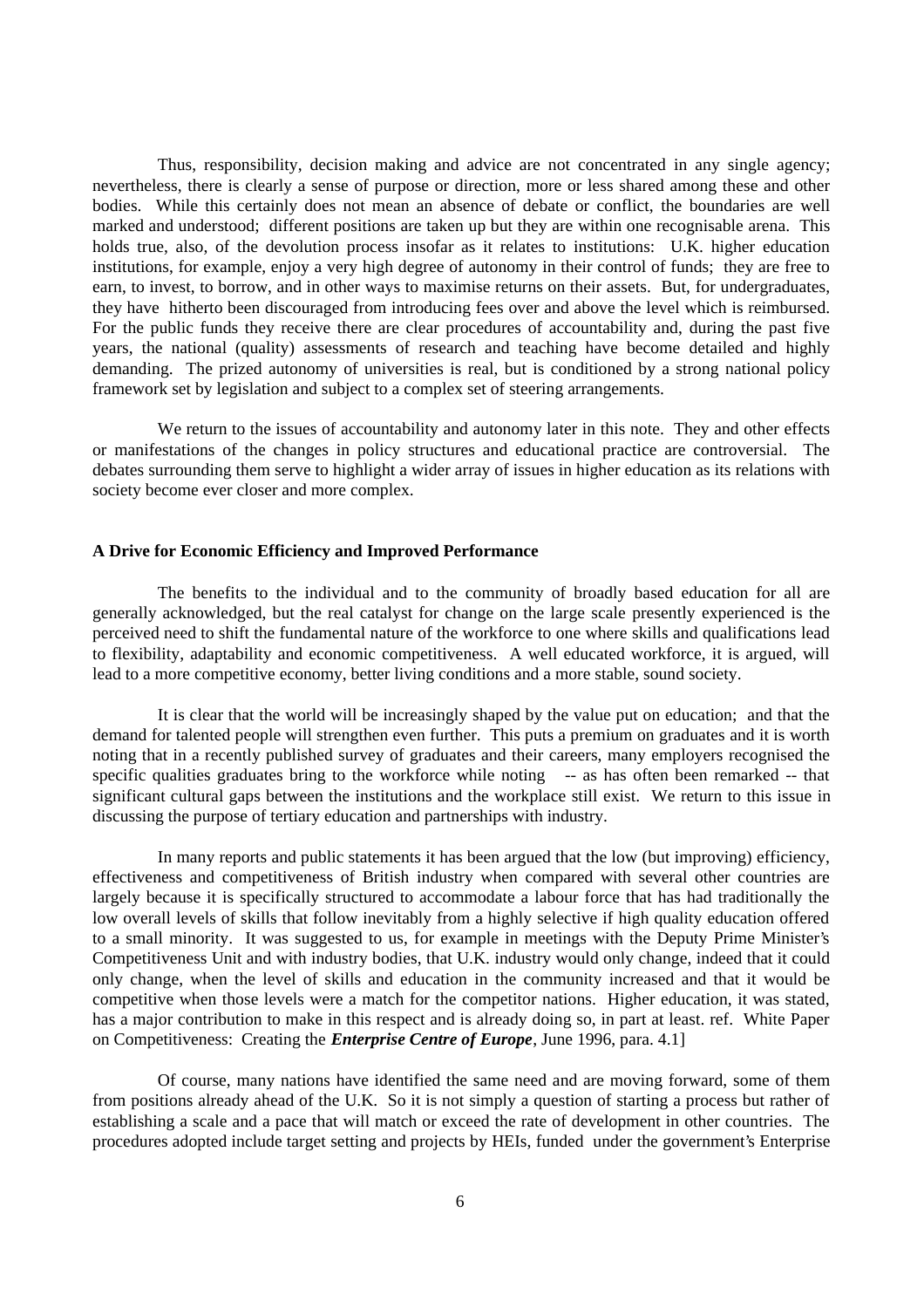in Higher Education (EHE) initiative to promote the development of more enterprising graduates. The process must be radical; it cannot simply be one of educating the traditional, small group better or for longer but in the same way. It must be one that increases the number of educated people in the community, ensuring that this larger number has had access to a range of educational experiences that suits their interests, capabilities and community needs. For education generally, tertiary education in particular, the main pre-occupations have therefore become quality, relevance and funding, in a context of substantially increasing participation rates from age 16 (the legally permitted school leaving age) upwards.

When the public carries a large proportion of the cost of higher education, as is the case in the U.K., it is inevitable that the public's representatives, politicians, will seek to impose certain requirements on a sector that is such a large recipient of public funds. The prominent role of industry peak bodies in the policy debate on tertiary education has clearly been a factor in the process and outcomes of policy formation. It is also inevitable that an education system, offering as it does the opportunity for economic and social advancement for individuals as well as the community more broadly, will be a key plank in social policy platforms that may extend well beyond the education sector. Tertiary education policy does not reflect only industry needs or economic concerns more generally.

Governments will want to massage the system -- to achieve equity objectives, to increase the number of engineers, to increase the numbers of women in non-traditional areas, to concentrate research funding and to encourage research in some areas at the expense of others, to introduce accountability requirements and scrutiny. These are being accomplished, not by direction or anything resembling manpower planning but by government's new active presence in the policy debate, by the use of incentives and by the system of shared decision making and strategic targets already referred to. It is an appropriate role for governments to develop the system in this way, within a context of largely autonomous institutions embracing government policy in their own way albeit influenced by the Funding Councils which sit between them and the government, by quality assurance and information requirements and by developments in the wider environment.

## **Diversity and Choice**

It seems to be generally accepted in the U.K. that it was necessary to abolish the distinction between the universities and the polytechnics. This followed a government policy statement in 1991. There are now 89 universities and 69 colleges of higher education (each of the latter having more than 55 per cent of their full-time equivalent students enrolled on higher education courses).

The change has meant that the United Kingdom now has a university system that is apparently more inclusive than the exclusive one suggested by the previous binary system of universities and polytechnics. While there was some divergence of views amongst the university students interviewed, many felt that it was important for them, and their parents, friends, relatives, that they were attending university and implied that the binary divide was anachronistic. For them, the change has been for the better, though this is not the universal view. Moreover, the higher education role of the further education sector must be borne in mind. In the U.K., as in all other systems, there is a very considerable variety of higher education providers.

There are still arguments about the desirability or otherwise of a binary divide, in the U.K. and elsewhere. There are also arguments about how real the change is and whether it is simply a re-labelling of institutions with little change in their operations. What appears likely is that many of the "newer" universities will devote a greater proportion of their energies than hitherto to establishing a research base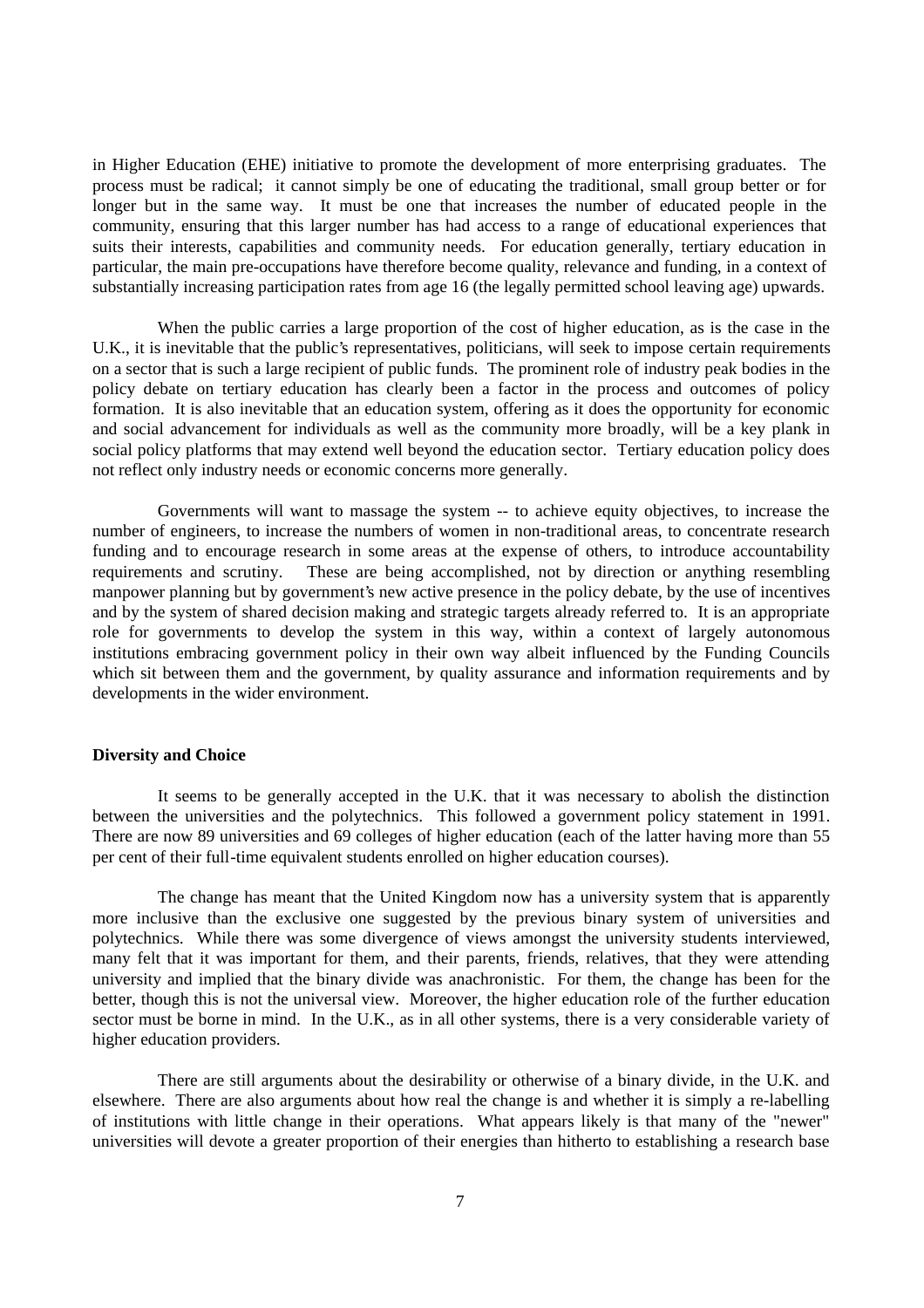and developing the capacity to compete in the research arena. It is virtually inevitable that this will happen since these universities will seek to be at least competitive in the search for the best staff, who arguably will be attracted by the opportunities to conduct research, and to gain the prestige that flows from a research base. The latter is important not just because it is there and because substantial funding also flows from superior research performance, but also because the teaching in higher education, when not based directly on research, is done best if conducted in an environment where intellectual inquiry is also a valued activity.

In their institutional visits, the reviewers were made aware of the diversity of missions of tertiary institutions: there are distinct differences, for example, between Sheffield Hallam University and Sheffield University; between Nene College of Higher Education and Northampton College of Further Education. Had our visits included other institutions -- Cambridge University, Birkbeck College, the Open University or the University of Wales, for example -- the differences would have been even more apparent. It is not clear whether the financial consequences of the research assessment exercise of the higher education funding bodies, which has clearly fostered a research climate overall, will result in a weakening of the research endeavour of those institutions which consistently score at the lower levels. If this were to occur, in a situation where high teaching ratings have tended to correlate with high research ratings there will be a question to address about the mission of these institutions and the nature of the learning opportunities they provide to students. Perhaps there will need to be a more formal recognition of the broadening of the conceptions of research and scholarship that now figure in some institutional procedures (promotions, for example). The changing roles of the colleges of higher education and the continuum between them and the university sector is clearly relevant and will presumably feature in the report of the current higher education inquiry.

If the newer universities pursue the traditional university model too vigorously, then something else is likely to fill the void, real or apparent. The colleges of further education may be so inclined, or private providers. Moreover, employer-provided formal qualifications appear to be growing. There can be little doubt that they are of value to employers (or they would not do them) and fill what they must see as a deficiency in the sector's offerings. Whether they are of broader value remains to be established. They may constrain the employee if he or she wishes to change employers, or careers, or work to the disadvantage of the community if they impose, unintentionally, a rigidity on the workforce because they are not readily transportable between employers or between industry sectors.

But, students are not passive recipients in this field. Some are opting for employer-provided learning opportunities over those available through formal higher education programmes. For reasons of relevance, modes and quality of teaching and learning as well as costs and greater prospects for immediate employment, if not careers. They also can, and do, combine these employer-provided qualifications with those offered by higher education institutions. These developments demonstrate the scope for diverse provision and point up the need for student preferences and decision making to figure in the policy discussions. In this overall, comparative review, we have constantly drawn attention to the importance of demand both individual and social, as a driving force in changing policies and practices. Diversity of provision is one, crucial, way of acknowledging the force of demand.

Diversity and choice are indeed key characteristics of the restructured U.K. tertiary education system, and they should represent themselves in a diversity of purpose and a diversity of approach. A system growing and responding to the needs of an increasingly heterogeneous group of students must work actively to maintain its diversity -- and offer choice to intending students. There are different ways emerging of how institutions are responding to this challenge. Some seem to have acknowledged that a diverse system will result in some institutions not offering every speciality; instead, in a networking or a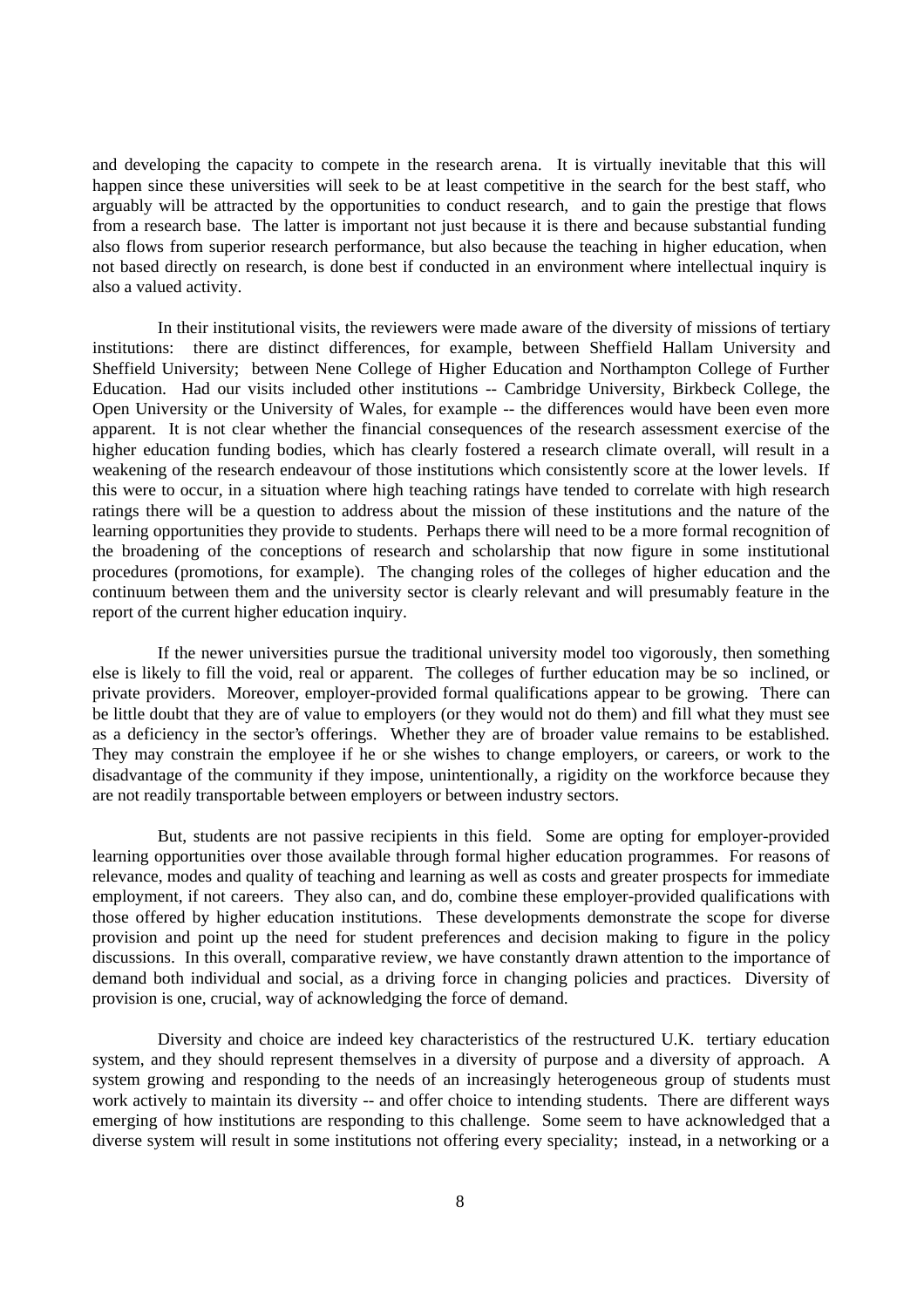franchising arrangement students taking their degree might take some topics from another university or college of further education. Such arrangements appear to be flourishing and are a positive response to the need to maintain differences and choice.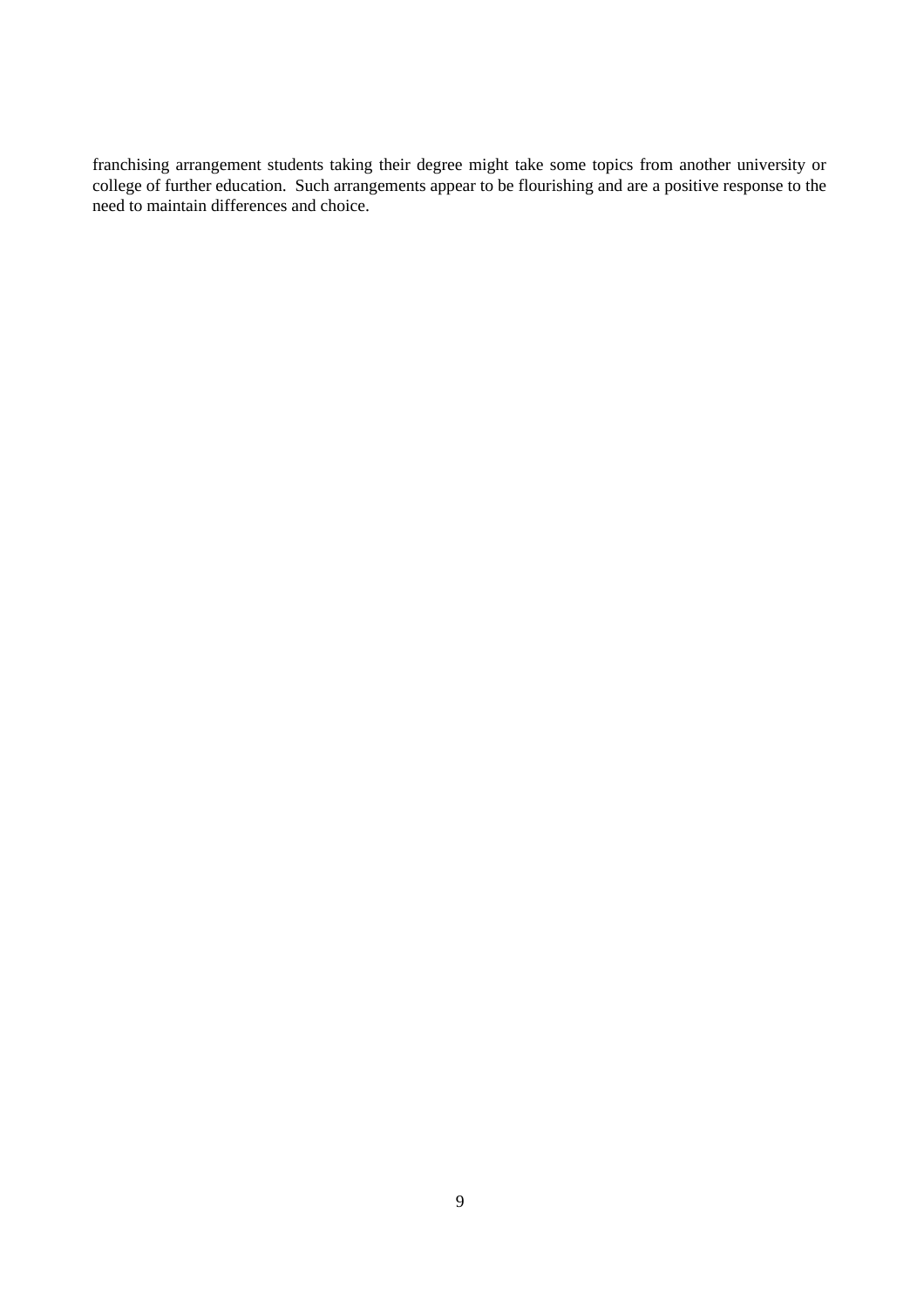## **The Multiple Purposes of Tertiary Education**

Because the institutions are now, and likely to remain, diverse in their approaches to education, there can be no set view on what is a higher education or degree. What advantages accrue to a community from the presence in their midst of this array of expensive institutions? What is a university or higher education in the reconstructed tertiary sector and what are the values of a degree? These are not new questions, as there is an extensive literature and a wealth of data on the nature and purpose of higher education on the one hand and, on the other, on private and social returns to higher education. Calculations of returns continue to suggest that, at least in terms of earnings differentials and contributions to economic growth, higher education pays. It is also recognised that there are non-monetary benefits and value is attached to equity in participation and in improved career possibilities. With respect to the latter, while progress has been made (not least through the recent expansion in enrolment), patterns of participation in higher education reflect a persistence of socio-economic factors, which indeed may be found in all the other countries participating in this thematic review. Questions on the meaning and value of higher education are being debated, with very useful contributions, for example, from the Higher Education Quality Council, the Council for Industry and Higher Education, and the Confederation of British Industry among others on the (desirable) attributes of the graduate.

Universities were once defined relatively straightforwardly, if ideally, as institutions in which the search for greater knowledge and understanding was carried out without the distraction of other pursuits. While the search for knowledge for its own sake remains one of the key functions, universities have also become more of an instrument -- a means as well as an end. This creates dangers as well as opportunity. Too great a focus on the means could detract from the intrinsic value of learning. That, at least, is the view eloquently expressed by the former President of Harvard University who, in surveying the diversity of American higher education noted that pressures for greater attention to means

> "undermine (the) intellectual standards and values and expose (the university) to the endless petty distractions and corruptions of the outside world ... after all in the perspective of centuries, it is not the generals or the presidents, nor the experts who advised them, but social critics, philosophers, and the purest of scientists who have left the most enduring mark on our civilisation".

(Universities and the Future of America, Derek Bok, 1990.)

None of which is to argue that universities do not have an obligation to attend to some of the great issues confronting society in very practical ways. If the trained young minds do not use the new knowledge and apply it for the benefit of society in tangible ways -- prosperity, cultural and social richness, fairness and justice -- society may well ask why bother.

The redefinition of universities themselves creates the opportunity: in a system that retains a diversity of approach, there must be room for ones that focus more on the pursuit of abstract and theoretical knowledge while others take a more practical approach. The community gets the best of both options when combined in a system which in the United Kingdom includes colleges and institutions of higher education and former polytechnics which have very different roots, structures and cultural formations from those institutions tracing their origins to the Medieval and Enlightenment periods in European history.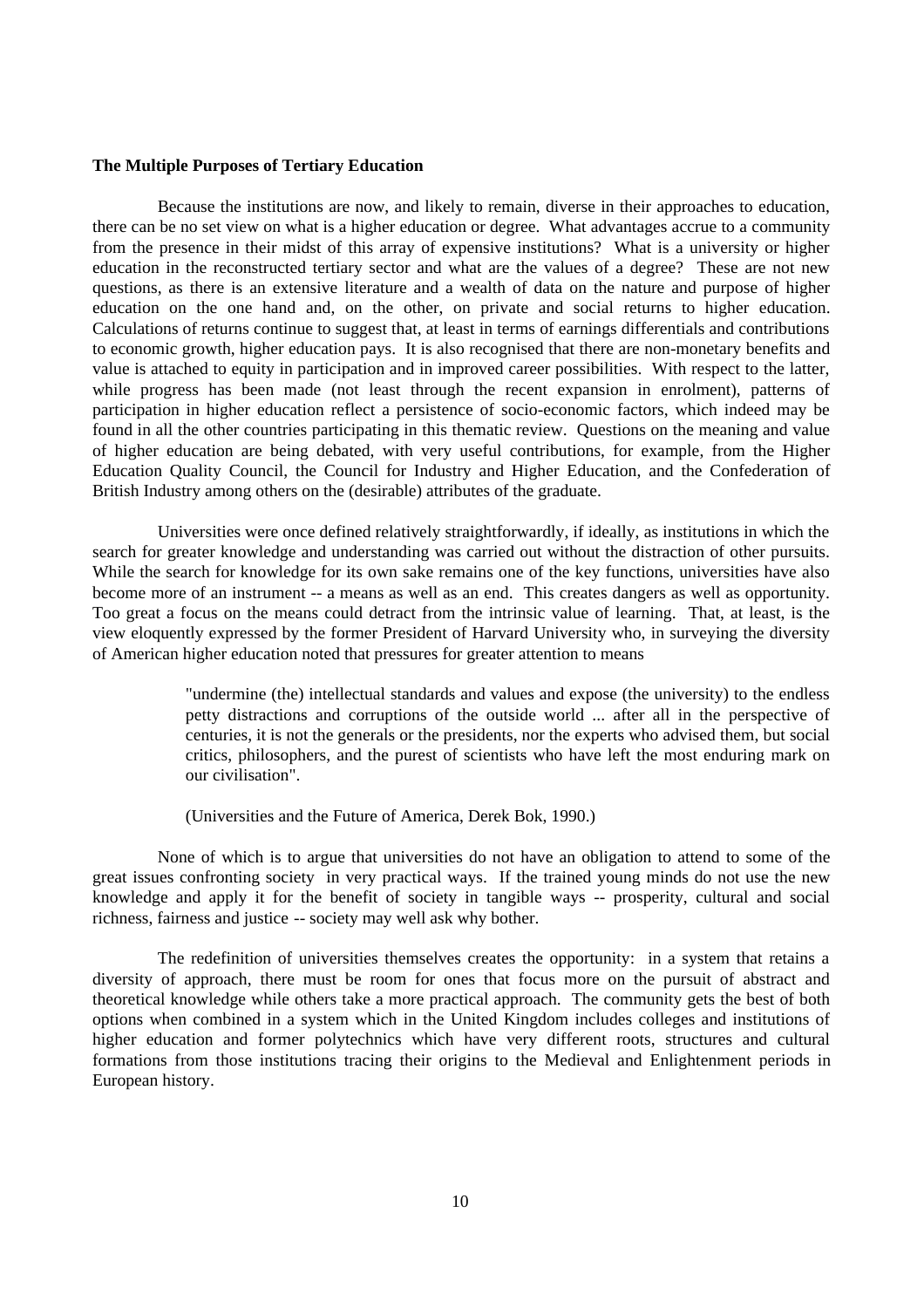There have been and will continue to be attempts to define the special characteristics of a graduate. Given the complex of different institutions with different missions and different foci in courses even within one discipline, it is not surprising that there is no single acceptable definition.

However, we were very interested in the work being done by the HEQC on "graduateness". Despite the complexity of the task and the criticisms that have been directed at it, we would emphasise the value of the process as part of "transparency" and the effort to achieve more consistent standards across the system, counterpointing "diversity".

#### **Challenges to the Institutions**

The rethinking of purposes and efforts to clarify the outcomes of education including the attributes of the graduate are positive results of the changes taking place in the higher education environment. They are interwoven with efforts to strengthen the capacity of the institutions to meet, or to meet at an adequate level, the pressures falling upon them.

Funding has become an even more important issue than hitherto. From 1989 to 1995 public funding per student decreased by approaching 30%, as overall levels of funding increased with expanding enrolments. As enrolment has levelled off, further cuts of some 8 per cent in per student subsidies translate into decreases in institutional budgets. But, this needs to be put in perspective. The higher education system is almost entirely funded from public sources, which are necessarily constrained for a number of reasons, both economic and political. On the other hand, the institutions need resources in order to provide education of the necessary quality and to satisfy increased demand. A consequence of the funding crisis was a proposal from Committee of Vice-Chancellors and Principals for the introduction of registration levies or "top up" fees for undergraduate students. The crisis has been eased by the Government's 1996 Budget settlement for universities, announced after the review team's visit. Nonetheless, the issue of adequate levels of resources remains and fees or some other form of charge falling on students is under active consideration by the committee of inquiry into higher education. Whichever government is in office following the 1997 elections will be faced with a difficult but necessary decision: whether to revert to expansionary policies in place until suspended in 1995, and if so, whether to apportion more of the tuition and maintenance costs to undergraduate students. It seems inescapable that additional resources must be provided from some source or other, even allowing for the argument from one of the peak employer bodies that further efficiency gains are possible.

The decisions taken will need to be made in recognition not only of financial considerations. There are equity issues, for example -- who benefits and who pays. As noted above, the profile of students has changed with rapid increases in enrolments, and there is now a preponderance of mature age students in the system. These students are subsidised at lower levels than younger, mostly full-time students. Future policy will need to address this balance giving further attention to the financing of part-time study from perspectives of equity, efficiency and lifelong learning. Efforts are being made to improve access for previously excluded or non-participating groups, and to increase the participation of women in male-dominated domains. But imbalances remain, and financial levers could play a more important role in addressing them.

The "first years" of tertiary education are no longer confined to or dominated by the full-time, male, on-campus student. Entrants are increasingly in their late twenties, thirties, forties or older; usually employed or seeking an avenue for return to employment; and studying part-time. As the government targets for successful completion of upper secondary or equivalent studies are met, further demand from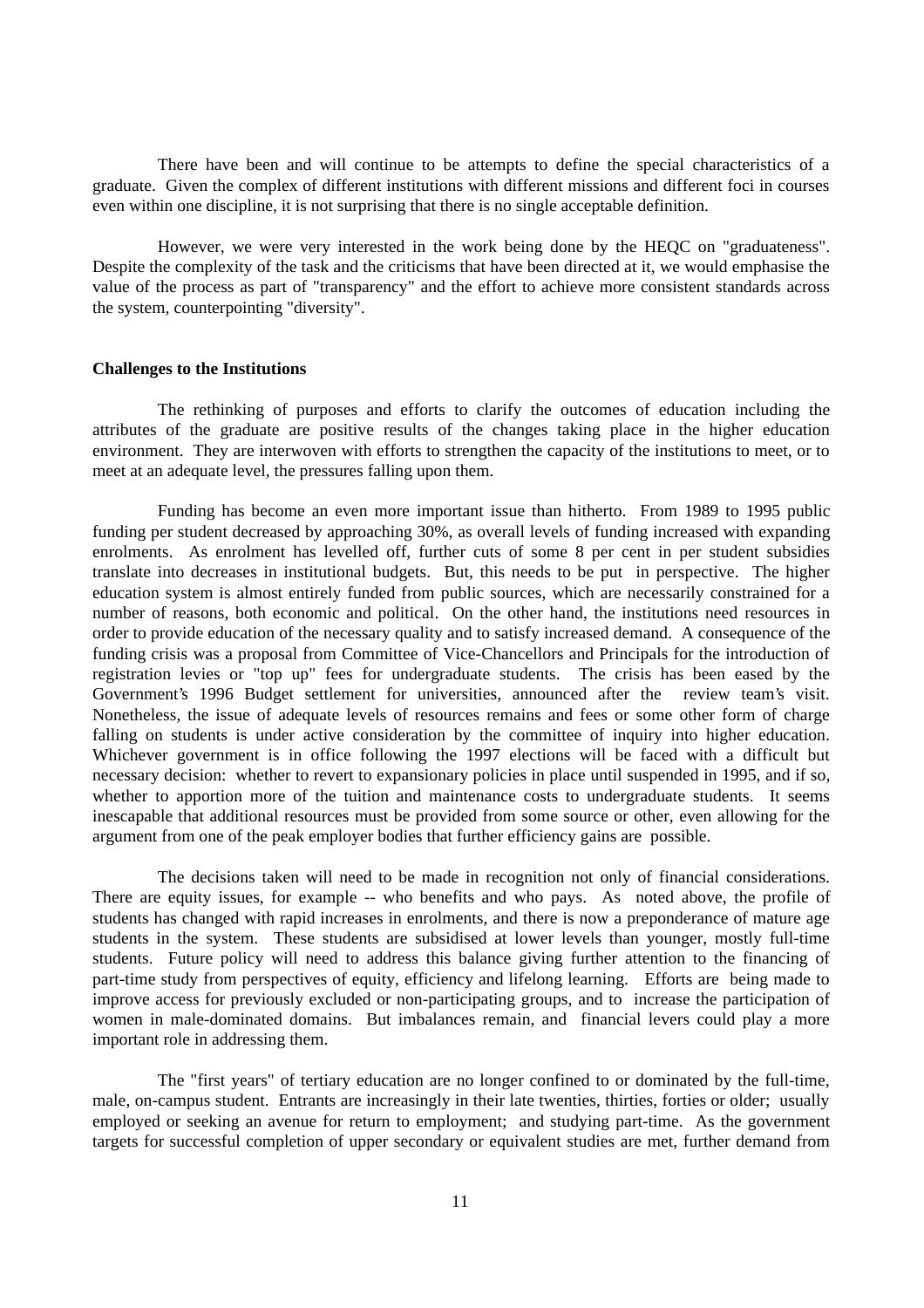socio-economic categories at present under-represented can be expected, but, as we have noted, is likely to require active encouragement if present inequities are to be substantially reduced.

The abolition of the binary line has resulted in a highly competitive market. This and other changes impose considerable strains on institutions and has created a new agenda for policy makers. Competition as well as scarcity have encouraged institutions to broaden their horizons and pursue developments not traditional in their particular situations. Great energy and, often, creativity and innovation are being displayed and we were made well aware of these in institutional visits and meetings alike. Notwithstanding a continuing debate and criticism of government policy from the institutions and other quarters, morale seemed to us quite high, although this remark must be tempered by reference to new items and reports in the press that present a rather different picture. Certainly there is considerable concern within the academic profession about the relative decline in salaries and over career prospects.

There is nevertheless a commendable readiness to address these challenges and to continue the search for new solutions. Surveys of young staff demonstrate a strong commitment to the values and opportunities of an academic career. There are high expectations of the national inquiry under Sir Ron Dearing: that it has been set up with such broad terms of reference (the first on this scale for more than thirty years); that there is the prospect of a White Paper and perhaps new legislation, to address a wide range of concerns, not only but very definitely including funding issues.

Competition among institutions is a feature of the present environment. It is beneficial but is not sufficient and can result in distortions. As noted above, competition would be undesirable if the result is that institutions are standing along a single line all aiming for the same thing but differentiated by effectiveness, quality and status. There may be some risk of this as a consequence of the publicity attending the quality reviews of research and teaching. Co-operation among institutions is needed in order to strengthen pathways for students, to further develop cross-crediting and credit transfer, to produce closer articulation and improved transition arrangements and to achieve greater impact for example in regional development. These needs are part of the present policy agenda, e.g. the SHEFC "Regional Strategic Initiatives Fund" and "Use of Metropolitan Area Networks Initiative (UMI)".

Another aspect of co-operation is the partnership movement between institutions, industry and the professions exemplified in course planning, design and delivery, especially (but by no means only) in the "new" universities. There are many examples on the ground of working partnerships in course design, delivery and assessment which are of material benefit in enriching student experience.

Professional accreditation of degrees, although not new, is expanding. There are also, increasingly, arrangements for students to gain work experience. The government's Enterprise in Higher Education initiative and the work of Training Enterprise Councils have had the effect of directing public funds and drawing private resources into active teaching partnerships. We were informed in all of our institutional visits about various regionally-based co-operative initiatives which enable students to apply what they have learnt in their formal studies in the work environment (often, with an assessment of and credit for the experience and knowledge gained) and provide a value-added service for the firm or organisation concerned (a good example is the Project Link University of Sheffield, PLUS, organised within a broad framework of regional partnerships pursued by the University). Thus far, these initiatives appear to provide net benefits/gains for all parties: the institutions, the students, and the enterprises or organisations concerned. We believe that there may be scope for deepening and diversifying the partnerships in ways that build up enterprise involvement in teaching and assessment, for example by moving towards a greater sharing of responsibility by each partner as in the co-op education programmes in the United States. At the same time, we recognise the issues raised when university and student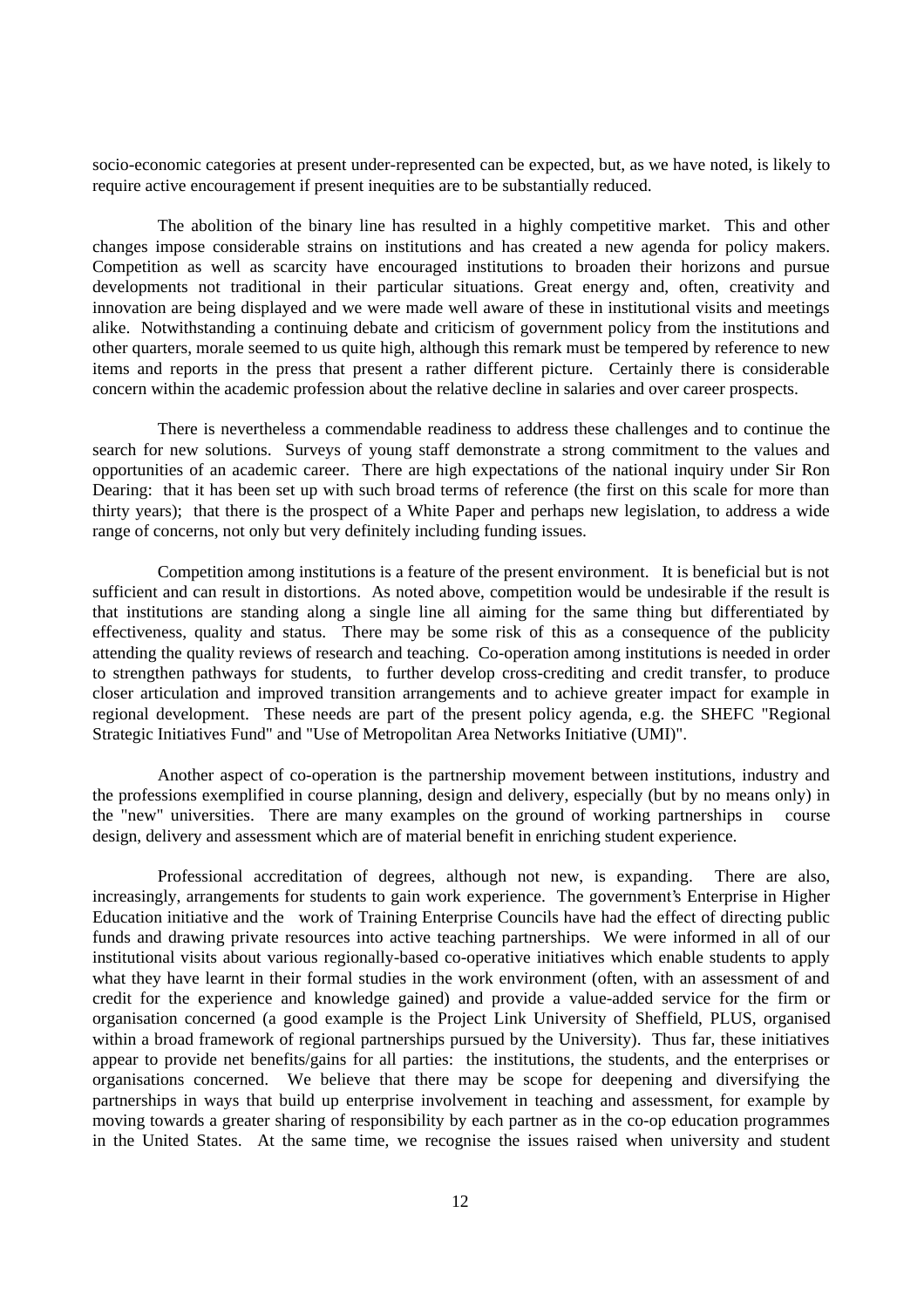expertise is provided at no cost charge to the partner enterprises or organisations or such enterprises and organisations provide services and facilities at no cost to the benefit of the institution and the student. In a "market" environment, such considerations will likely become more important: to what extent can -- and should -- joint products of institutional teaching programmes compete directly with private entities? Although an issue, this should not stand in the way of further extension of experiential education which enriches students' learning and enables them to understand and function effectively in the work environment.

Employers' expectations are quite visible in the form of policy statements and position papers already referred to. The team was very interested in the stringent line taken by the CBI on the need for further efficiency, but did not agree that this should include even greater concentration of the time taken to complete a degree (see 'Time-Shortened Degrees' below). We were impressed by the work of the Council for Industry and Higher Education in seeking links that bring to the fore the distinctive values of the two perspectives and the benefit to both partners of closer collaboration over ends and means.

Overall, there is a very strong and distinctive policy frame for strengthening the relations between tertiary education, the economy and social structures generally; it is not centrally imposed but is the result of interaction among an array of "significant actors": central government; the funding councils; various "peak organisations"; regional and local bodies and enterprises, not forgetting the professional associations. The system is dynamic, creative, focused -- but suffering considerable strain (arising from growth within very constrained resources). Continuing to achieve the key objectives notably high quality, efficient, relevant degree programmes (3-4 years duration with high success rates) will prove increasingly difficult unless ways are found to strengthen the resource base. We think that further investment, at this critical juncture, is warranted. The demand, both individual and social, is increasing, the system has shown a readiness and a capacity to change and to respond, and it has great potential for delivering national policy goals. But it is clearly suffering from acute resource pressures.

## **Key Issues**

A number of issues have already been foreshadowed. Here, we will highlight them and suggest some responses.

#### *Diversity and Quality*

In an era of mass participation (40 per cent or more) the meaning of tertiary education necessarily differs from an era when 5-10 per cent of the age cohort participated. In the U.K., participation is measured by reference to size of the 18/19 age group (over 30 per cent) but also by reference to the prospect of that group acquiring the qualifications throughout their life (50 per cent or more) A key question has to do with maintaining standards, and the quality of the undergraduate experience as numbers rise, learner characteristics and interests become more diverse, institutions strive to cope and resources are held in tight rein. We have already drawn attention to the very interesting - probably unique -- work being done in U.K. by the HE sector's Higher Education Quality Council on "standards". On the other hand, the "league table" mentality in the media, in the aftermath of the research and teaching reviews, may tend towards greater conformity and can stand in the way of co-operation. Strengthening diversity, developing an acceptable concept of "standards" and maintaining quality will be beyond the capacity of the system and institutions without further effort in three directions.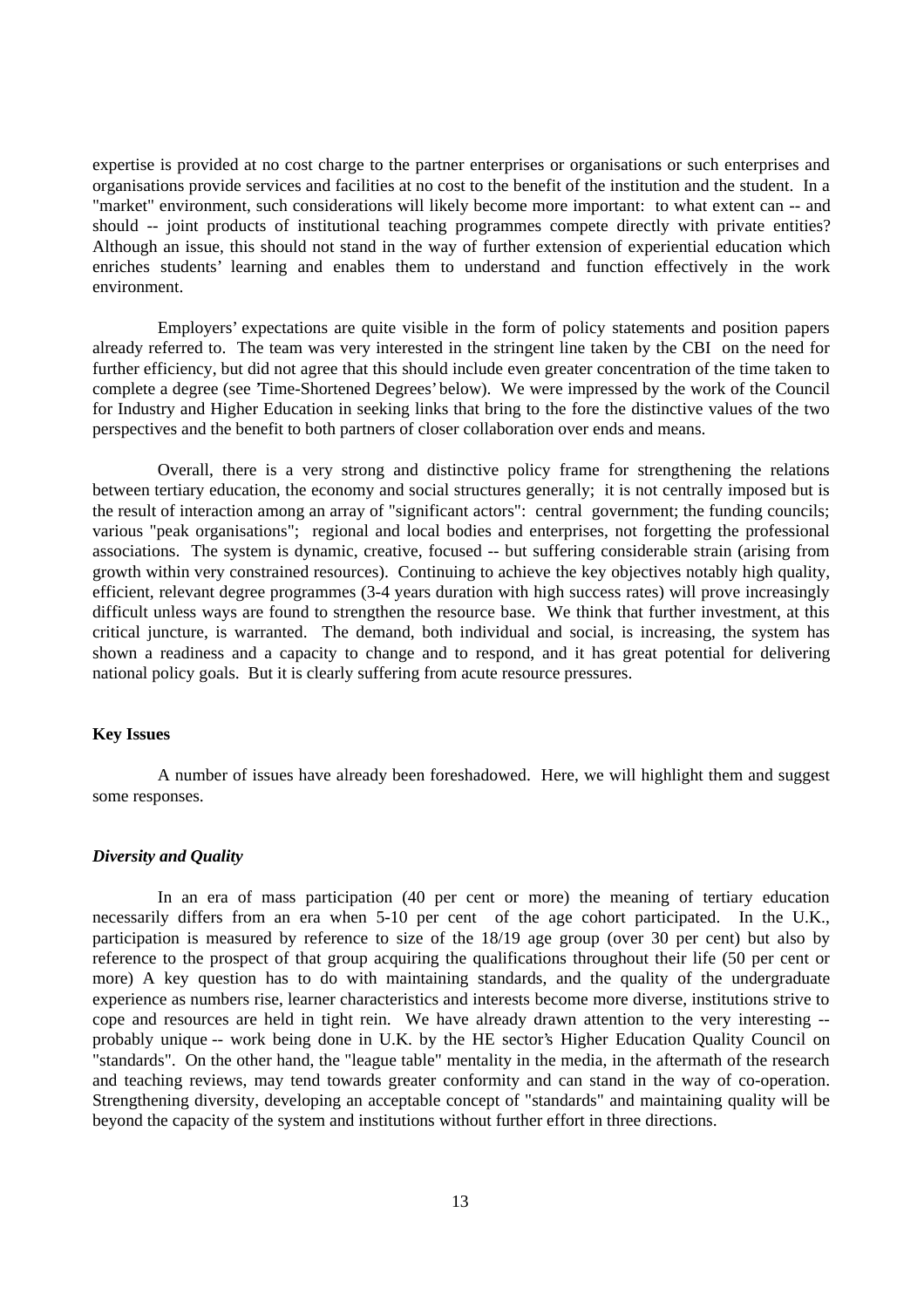First, the institutions, working in various combinations and partnerships, need to take fuller advantage of the possibilities of innovative course design and delivery. An interesting example is the design of a new learning centre by Sheffield Hallam University, whereby it has sought to revise its programmes and services to encourage and prepare students for "learning in a constrained environment". This has meant more self-study with support. Doubtless there are many such examples which point towards new ways of structuring students' learning experience. Wider dissemination and more media attention to these 'good news' stories is well worth seeking.

The Open University, a notable pioneer and leader internationally, has demonstrated that a high quality of distance education can be provided for very large numbers and has introduced many significant innovations in course design and delivery. Similarly, the further education sector has made a noteworthy contribution, by providing higher education at low marginal cost. There may be, however, some issues of quality which could be addressed through closer partnership arrangements (discussed further below).

Second, it is likely that further efficiencies can be achieved in institutional management, again through more inter-institutional collaboration including the sharing of facilities and activities. The onus on managers at all levels in institutions has never been greater and a new profession of academics-aim-managers has emerged. A high quality of decision making entails the marshalling of numerous focus and interests. These are challenges which will require increasing attention.

Third, however, we do not foresee that the benefits of the reform and the policies that underpin them can be adequately realised unless there is an overall increase in resources for higher education. A contribution by undergraduate students is one but not the only, or indeed necessarily the best, way to achieve this. There is the need for the employment sector to show a greater responsiveness and to extend and build on the various ways in which it supports the education of undergraduates. In this respect, we were impressed by examples of programmes of companies represented in the Association of Graduate Recruiters. The multiple sources of funding for tertiary education in the United States may be difficult to reproduce anywhere else but they would repay study, not least of a cultural climate in which very substantial donations to public as well as private institutions is quite normal.

Fourth, the role of the further education colleges in higher education is particularly interesting but may be unstable (or fluid/flexible). There are administrative reasons for maintaining different systems post 18 but no sharp line is intended. Some institutions are 100 per cent "higher"; some 100 per cent "further"; many are mixed. The reviewers were not clear whether there is -- or indeed whether there should be -- a definite policy framework setting future directions. Perhaps an adventitious or locally-contrived pattern is sufficient but, if so, there is need for greater rigour in quality assurance. We were not entirely convinced that there is sufficient quality control over university-level work in further education, and there is clearly a concern to address over franchising.

## *Time-Shortened Degrees*

The sharpening of the focus on employment outcomes is a striking feature and a significant development of recent years in higher education. This gives rise to a question about the overall balance of undergraduate studies. If a "liberal" view of employment is taken, emphasis is given to generic skills and to modern forms of general education. The latter approach is a marked feature of recent reform measures in the US., as recorded in the country note following a review team visit to Virginia. A narrower, more immediately instrumental view promotes more specific vocational orientations. Probably both are needed in a balance with wider educational goals and values. The reviewers heard arguments for a shorter degree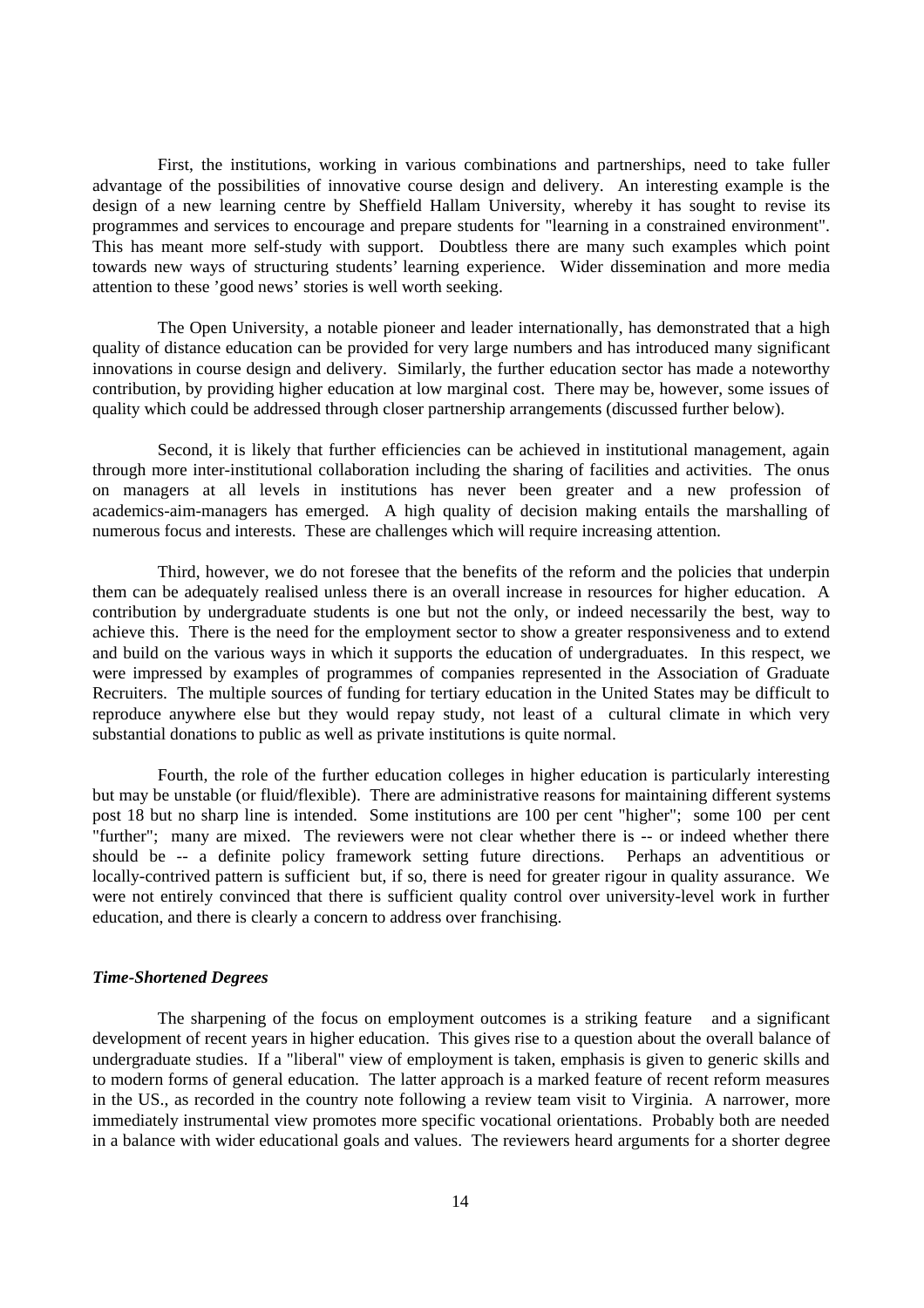but were not impressed. There are a few accelerated two year degree courses for mature students; but these are exceptions and we believe are likely to remain so. The current debating point is whether there ought to be a one or two year qualification in higher education to allow for progression through to a degree, the idea being that some students may want to enter employment after two years, perhaps to return later to pursue a degree part-time. There are already some two year courses (leading to the Higher National Diploma, a well-established vocational award) and this is now used by some students as a route to a full first degree. With some modifications to embrace transferable skills, they might offer a model for the future. In the event, there is discussion of  $2 + 1$  or  $2 + 2$  degree courses.

England has the shortest or one of the shortest periods for a first degree in Europe and this follows what many regard as an over-specialised curriculum in upper secondary education (although new entrants are presenting much broader backgrounds -- a wider range of subjects -- than hitherto). We are not clear about the benefits of a two year stage or phase in higher education. It would be out of line with international practice and it is not clear what advantages (apart from some short-term cost gains) there are or might be. Indeed, there is an argument for continuing, or reviving, more "general education" in the first degree and -- US. style -- enlarging and strengthening more specific vocational studies beyond the first degree (as is happening, e.g. in taught master's programmes). An increase in the number of two-year programmes which at a later stage might lead to a bachelor's degree (e.g. after a period of employment, travel, leisure) could, of course, result in greater flexibility. If decisions are taken to enlarge the provision of a two-year stage or qualification, such programmes would need to be very carefully designed and delivered, if internationally comparable standards are to be maintained and a sound basis provided for full degree level work.

## *The Questions of Autonomy, Diversity and Steering*

The autonomy of institutions is a very prominent, traditional and admirable characteristic of the U.K. university system, and several Continental European systems are in this respect moving in the United Kingdom direction. Autonomy is seen to be one of the keys to future development. But there have been changes in the nature of university interaction with many agencies -- industrial, commercial, government -- which may profoundly limit autonomy and so affect the way institutions can respond to change. While no evidence of deliberate attempts to erode institutional autonomy was brought forward, there are obvious pressures that individually may be slight but collectively could impede the development of institutions if left unchecked.

There are numerous examples where balance and fine judgement are needed if real autonomy is to be maintained and extended throughout the whole domain of higher education. One is the impact of central planning and objectives and the definition of goals for higher education. If these are too restrictive, they will work against diversity and difference; on the other hand, if they are too open-ended, they could be useless. Another example is the development of accountability mechanisms, quite proper in a publicly funded system, but which may result in an unfortunate convergence to the norms set probably inadvertently by those requiring accountability. Likewise, in the identification of "best practice", the notion that seems to be a component of most attempts at accountability or quality assessments and is taken from industry, is one which, if uncritically embraced by the education sector, could lead to the diminution of another "best practice" in the higher education sector -- the deliberate and managed differences between institutions.

There are some "intrusions" which are arguably more acceptable than others. If, as part of overall social policy, the government of the day were to implement specific equity and access objectives in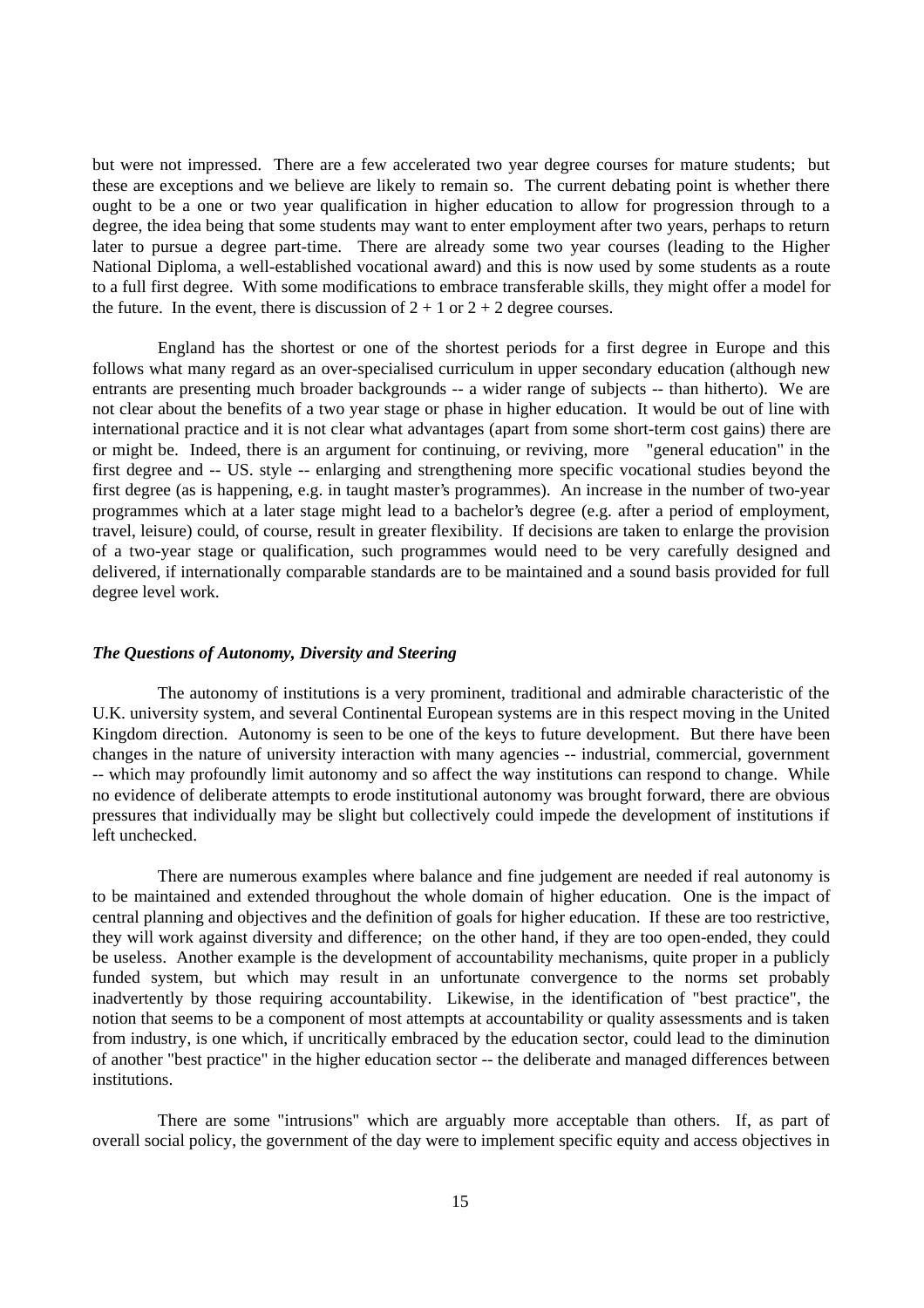its public higher education sector, there could be few who would argue. As we have noted, more attention needs to be paid to encouraging access by particular disadvantaged groups in the community. The number of students from these groups has increased as the total student population has increased. Critics claim that, since the proportion has remained constant, the policies are of limited use. The other side argues that the wrong question has been asked: are these students succeeding and is the attention the institutions are giving to support and assistance schemes for such students assisting them to succeed? The answer is, probably, yes. Policy intervention at the national level to further strengthen low participation categories both for access and in particular disciplines would be warranted.

Another "intrusion" might be an attempt at rationalisation on, say quality grounds. Can the U.K. sustain approximately 140 engineering programmes? Might the answer be to let the institutions develop what the market will sustain while accepting that public funds will be used to support programmes that are barely viable -- to let the poorest wither because students no longer find the programmes responsive to their interests or needs or because employers will not take on the graduates and the students will get the message? Or is it better for there to be a policy response that "encourages" collaboration and co-operation? We have given a positive answer to this question in support of a central steering function, and there are implications for national policy.

In the end, autonomy is an issue for the institutions to articulate: what autonomy is and why it is of real importance. They might decide to define it in different ways according to their particular contexts and aims. But autonomy is important because it permits higher education institutions to determine whom to employ, and whom to enrol, and importantly, to let their expert staff charged with teaching and with interpreting and discovering knowledge to develop courses and processes that are appropriate to the field and to research in areas where others may not have gone. Its importance is not simply because it is a long-standing tradition sustained through the centuries. Nor is it of real concern because it lets institutions hide their inefficiencies or lets them remain aloof to the point that they feel little need to explain what they do, and why, and how they know that they do well what they set out to do. The modern world is simply not that permissive -- and the U.K. system has taken significant steps in positive directions to develop information and transparency for all parties and to encourage and promote reflection by those within institutions -- from administrators to individual teachers and research staff -- on these matters. It has recognised the need for change, and has put in place mechanisms to monitor the impact of that change: there are significant and proper accountability mechanisms, and the quality process is well embedded and open.

Some excellent examples of the need for balanced judgement result from the trend towards new university/client relationships. While it is highly appropriate for a university to establish relationships with students and employers, it was apparent to the reviewers that there are those who believe that they, or their organisation, know exactly what is required of a course, its content and assessment and that institutions should embrace their wisdom. Clients are well able to express needs and should be encouraged to articulate them. But there would be no need for institutions or structured study programmes if clients know just how best to meet those needs. Dialogue whereby needs awareness can be analysed and enlarged is needed. Coupled with targeted research funding mechanisms and the pressure for collaboration and team work where possible, the pressure to comply with detailed prescriptions and rules set externally is sometimes extreme. It is not suggested that these pressures are always inappropriate, but they may in impinging on autonomy also result in marked inefficiencies of response. They may very usefully require a rethinking of how the modern higher education institution can manage itself, develop its strengths, set its own objectives and policies, choose which students to admit with what prior educational attainment, which staff to employ, which research to conduct and how, which teaching methods to employ and when, how to blend full and part-time students, how to set the balance of school leavers and mature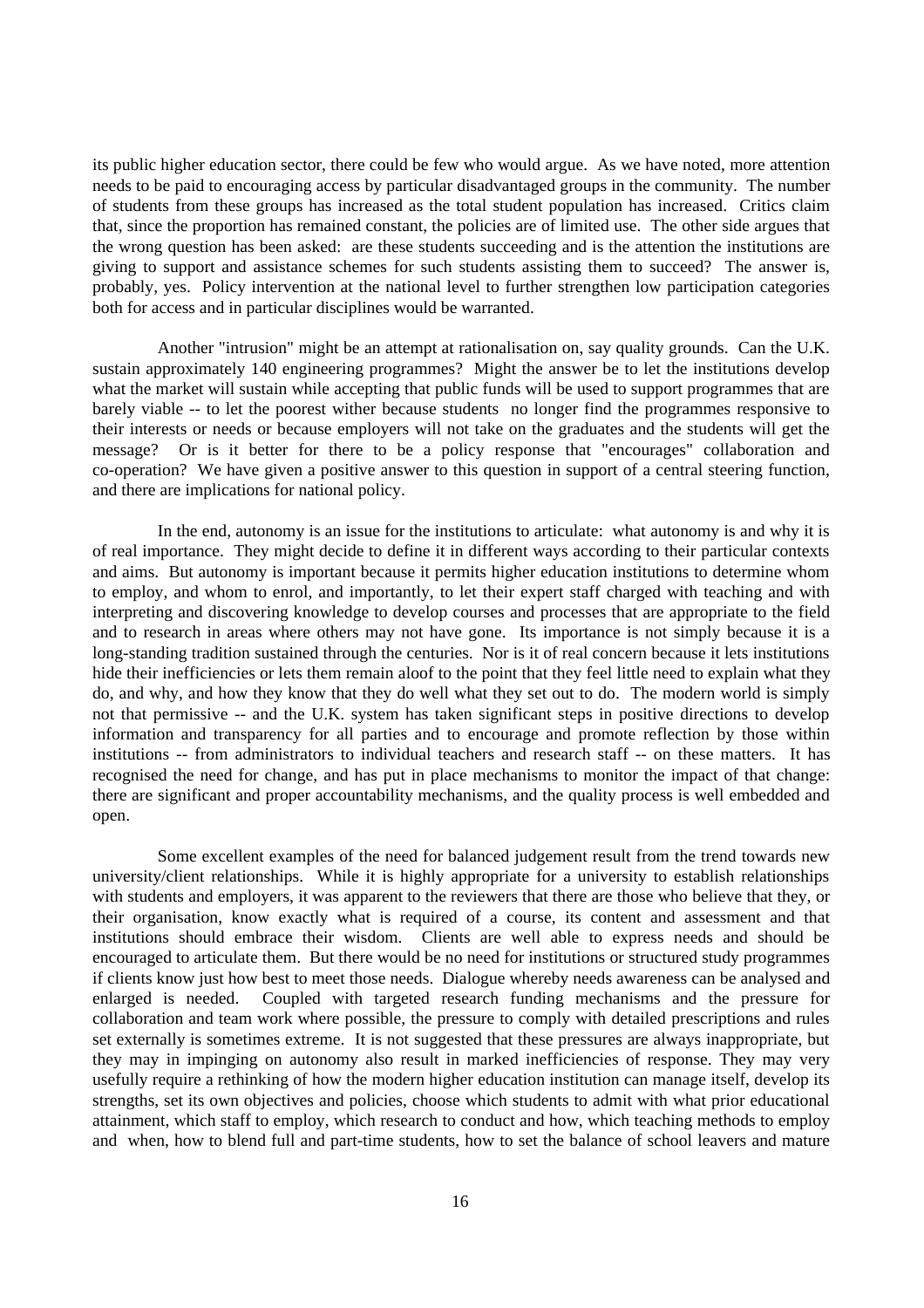age entrants within a raft of externally-imposed rules. There are important tasks for institutions but if they were to take the form of presented rules coupled with forces outside the control of the institution - student demand rising and falling in particular discipline areas, programmes gaining or losing popularity in unpredictable ways, staff coming and going --- the ability of a higher education system to respond quickly on a system-wide basis would be much too constrained and limited. There is an active national debate and careful analyses which expose wide-ranging views on these issues, some unstructured and some organised within useful fora such as that provided by the CIHE and informal parliamentary groups among others.

The institutions need to know employers' views on the changing environment and the needs of industry and industry needs to know the values, expectations and capability of the institutions. Inappropriate prescriptiveness is avoided in this two-way communication.

A regime of autonomous but different institutions responding to the external pressures in their own way and in their own time is likely to lead to a good outcome in spite of occasional failures of management or responsiveness to client needs. So governments coming to terms with large and growing higher education systems and their costs must ensure that the complex of policies does not diminish autonomy and diversity even as an unintended consequence of what may seem to be an appropriate response in a context of more limited resources. An example of an unintended (and undesirable) outcome of a policy shift could be the effect on the Scottish system, with its four year programmes leading to Honours contrasting with the English three-year degree, were the shift to student pays (fees or living expenses) to become more significant for a large number of students. Another example could be the stress on narrow efficiency criteria which do not allow for the likelihood that some initiatives of innovative and responsive institutions might well fail.

#### *Developing Competence*

Within its context, the U.K. higher education system has adapted well to change: the government has articulated a policy of growth and the system has responded. There has been a rapid, substantial growth in participation by students and, importantly, an increased number of students from groups within the community who have not commonly participated before. This has all been done with marginal funding so that the *per capita* rate has declined rapidly and significantly. Both the character of the students entering the U.K. system, and the decline in funding, have led some to question the ability of the HEIs to maintain the high quality and the care for students which are part of the universities' proud tradition.

We were informed about the correspondence between high ratings for teaching and research alike in many of the older universities in the quality assurance methodology used between 1992 and 1995. One effect of this was to sharpen the distinction between the older universities in which research featured and the newer ones in which it had not. Under the current methodology no such clear relationship can be seen. The question we wish to raise is whether differences among HEIs in terms of mission, structure and approaches to teaching and learning will be valued as contributions to a differentiated system. When some institutions score highly on all or most criteria and others on none or practically none questions naturally arise as to whether all students are having access to types of education of more or less equal value.

The issue is complex. It is not a matter of uniformity or standardisation but of different dimensions of quality on the one hand, and the ability of all institutions on the other, to meet reasonable standards. Parity of esteem is important if diversity is to be safeguarded.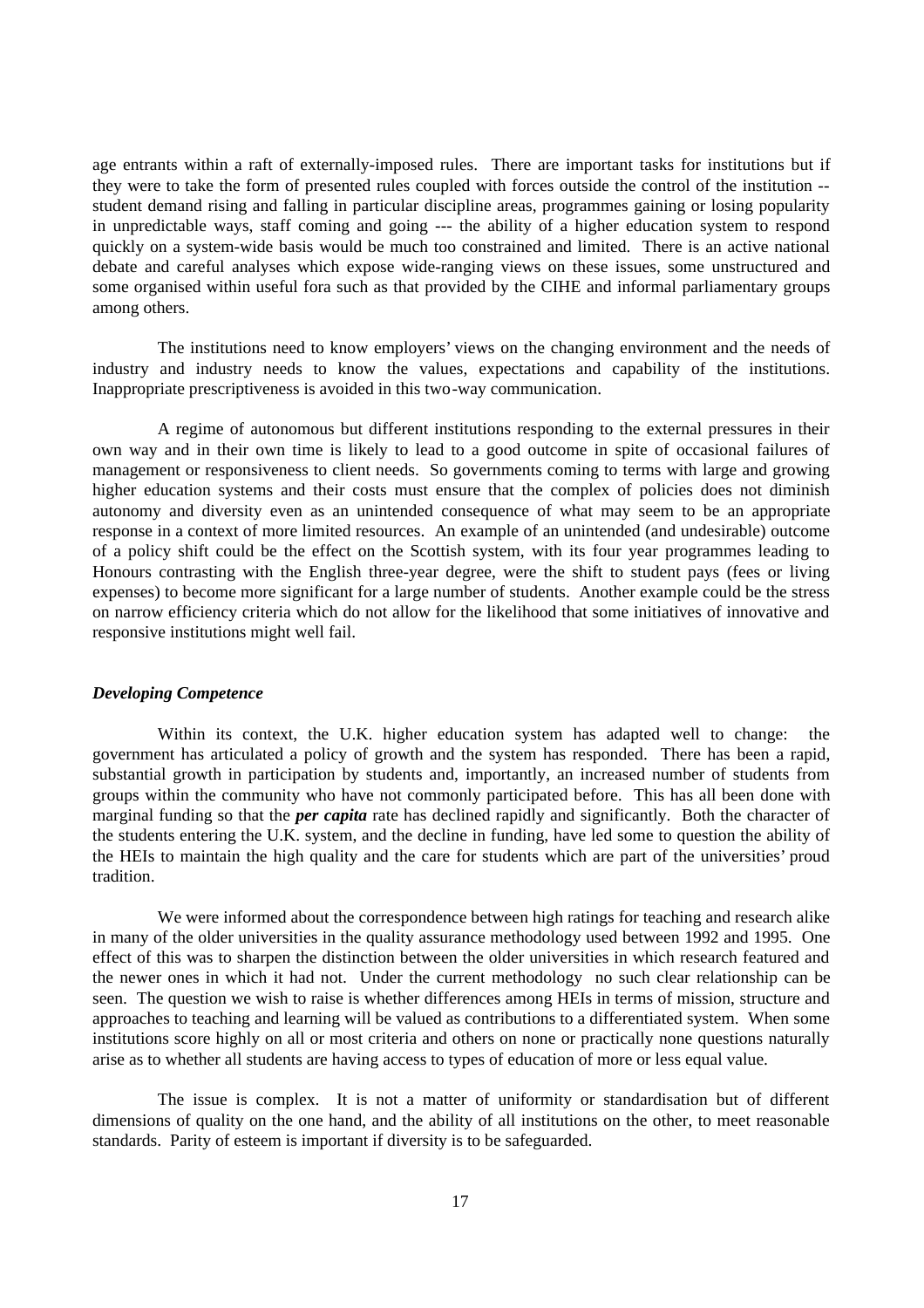The employer perspective will be important in changing attitudes. The elimination of the binary system and the resultant diversity of institutions and outcomes will mean that employers must go beyond a set view of a graduate, or their preconceptions of a university degree, to a position where they evaluate a candidate and what he or she has achieved: does the person fit the task? Even this is not straightforward, as different students will have studied different topics even within the one degree. The CBI suggested that employers will respond by pushing for competency-based assessment to comprise a larger proportion of university assessment. Some students supported this view; they saw competences as a means of opening chances for employment beyond the influences and the traditional recruitment patterns from their particular institutions.

Competences are a significant element of the education debate in a number of countries; in the U.K. it is no different. Communication skills, team work, initiative as well as advanced levels of literacy, numeracy all form part of the debate. While competence in a range of generic skills that can be applied in different contexts is important in itself, the notion of pre-specified, highly generalised competences should not come to dominate the higher education process. There is an unresolved debate over generic versus subject and context specific competences. Higher education is also about preparing people for uncertainty and giving them the confidence and the skill to cope; the acquisition of skills, attitudes and the confidence that will enable graduates to respond to the need for change as the environment in which they work and live changes. There are different views regarding the attempts to provide a generic profile of the graduate. Given the strength of subjects and of the links with disciplinary research, especially in the older universities, it is unlikely that differences between subject-or field-defined competences will be submerged within a common graduate profile. Nevertheless, there is considerable value in the current efforts to define criteria, and thereby to assist in the analysis of objectives in teaching and the assessment of the quality of learning.

## *Efficiency and Effectiveness*

By comparison with most systems, the U.K. is highly efficient. There is a relatively short first degree, with high rates of completion in the minimum time. However, while student failure and dropout are not of significant proportions, they do seem to be edging up a little and, as access increases, experience from other countries suggests the problem will grow. In common with all other systems reviewed, it is not possible to make conclusive statements about completion rates. Data on student progression are inadequate. Care is needed to maintain the objective of very high success rates. That institutions are becoming more aware of the problem was made clear to us in our visits.

Good teaching of undergraduates continues to be seen as a career goal of university teachers. There have been many initiatives to recognise, support and strengthen teaching and there have been significant innovations. Nevertheless there is room for improvement; for example students need clear guidance on expected learning outcomes and there could be a greater spread of more practical work in assessment of student performance. The teaching career (as distinct from research) is still not sufficiently recognised in the selection and advancement of university teachers. Further, there is an unresolved issue over the relationship of teaching to research. With the abolition of the binary line, a research culture is becoming stronger in the former polytechnics. But, what about higher education provided in further education colleges? Is there a qualitative difference between research-based and non research-based institutions in regard to first degrees? We received no clear information or ideas on this. Much of the higher education provision in the further education sector is of two years' duration, either for a Higher National Diploma or as part of a degree course completed in a university. This does not mean that the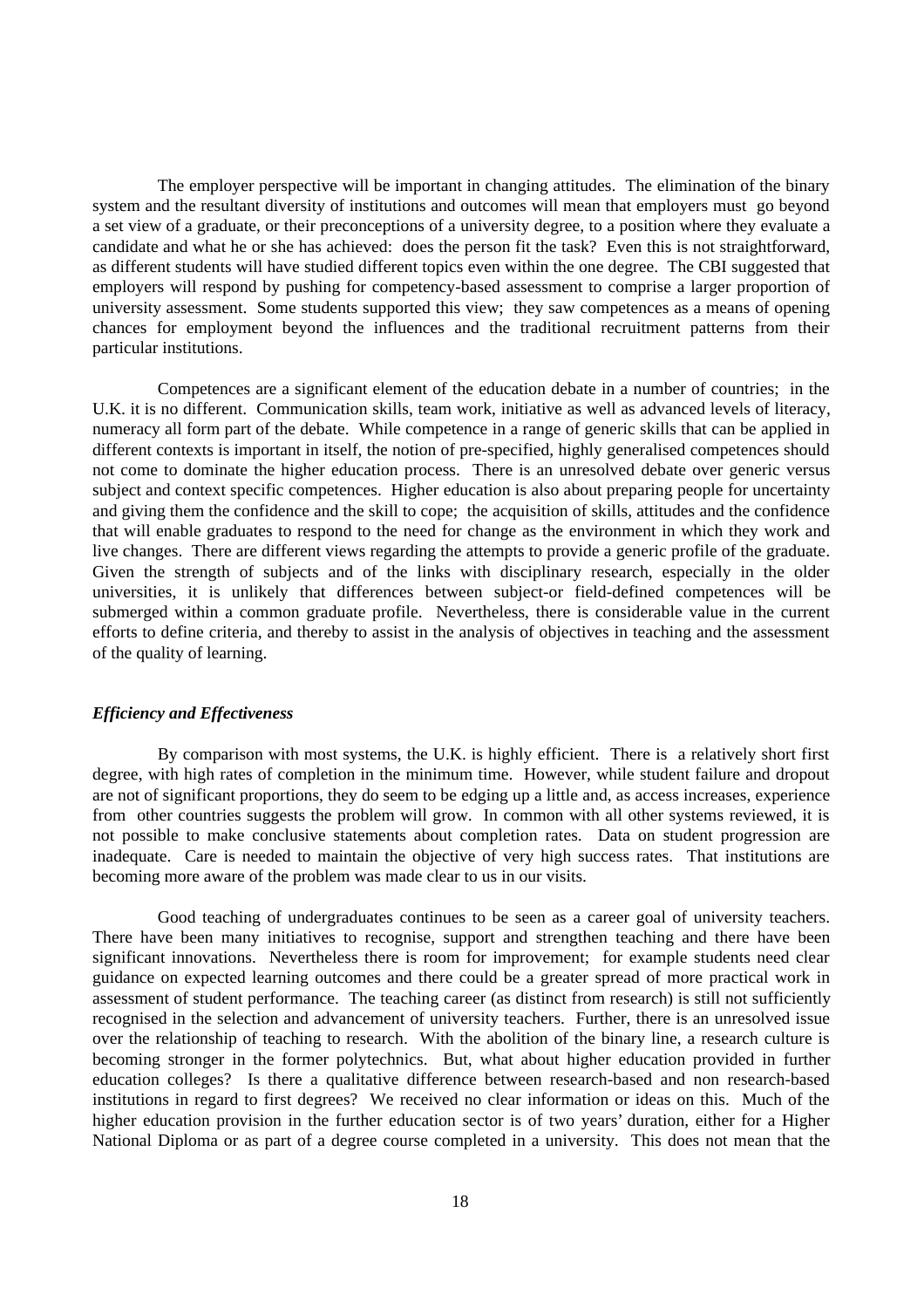issue of a nexus of research-teaching does not arise, but that particular conditions apply in the further education sector. Perhaps the only common ground is that all higher education teaching is or should be research-aware or research-related, that curricula should embody research findings and that teachers should be active scholars, au fait with current knowledge and thinking in their subjects. It is not the case that even in the most prestigious universities all teachers of undergraduates are currently active researchers; nor, in the published views of some eminent academics and institution leaders, need they be. But the research-teaching relationship does call for closer consideration especially in the further education sector and in the newer universities where research profiles are still being developed.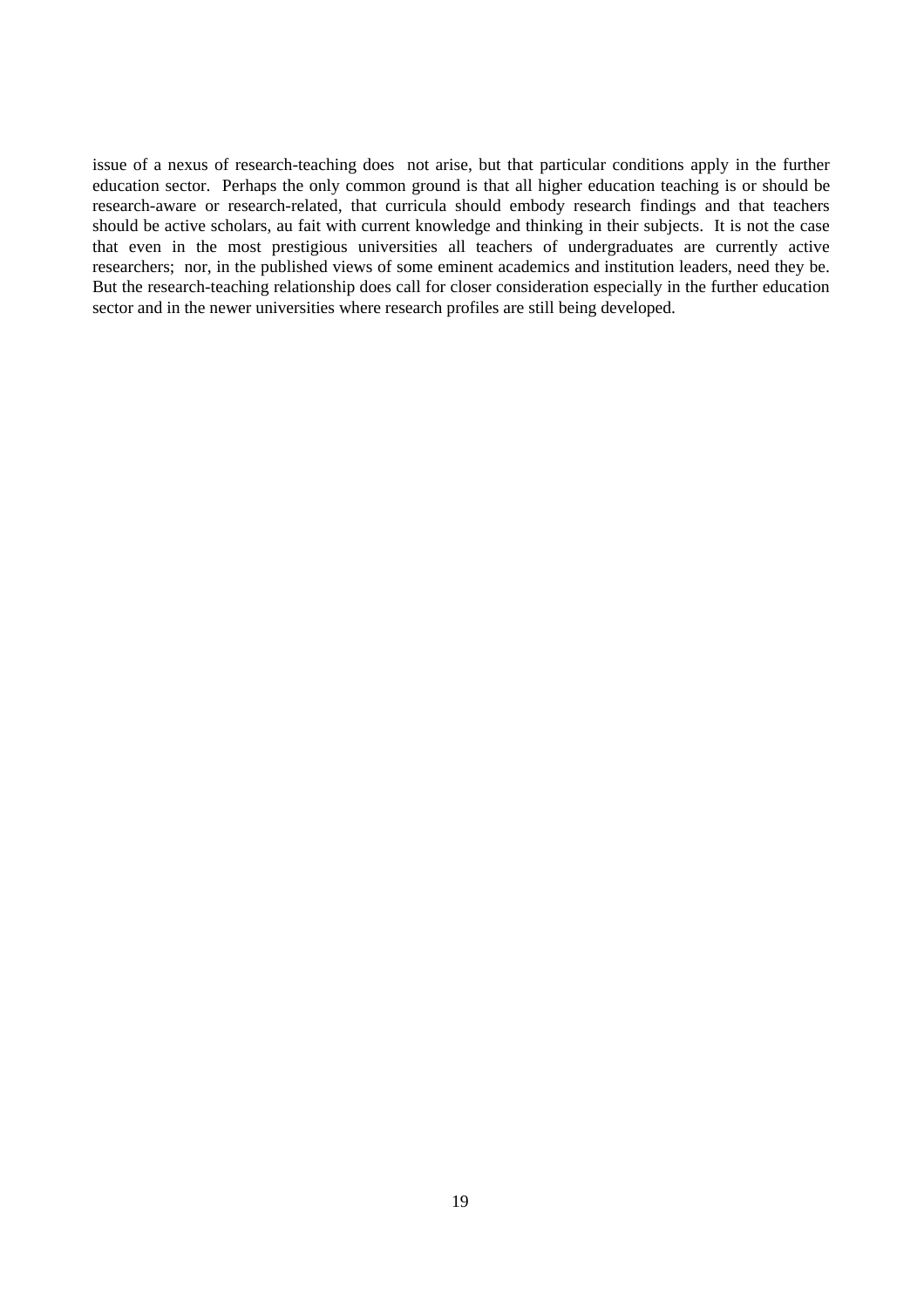## *Costs and Financing*

The reviewers in their visits were made fully aware of the problems of higher education finance in the U.K.. While the financing arrangements to date have served the students, the institutions and the country well, they seem no longer sufficient as growth in the sector continues. It was frequently put to us that the institutions are suffering from significant "underfunding". Funding is relative to purposes: even cheaper higher education could be provided. But would it be of a kind that is widely accepted or useful? Greater efficiencies are possible. But would they be sufficient to compensate for a diminution of the quality of the learning experience? While supporting the case for further innovation and even for greater efficiency, we have stated our agreement with those who say that more resources are needed. A number of options are being canvassed of which direct payment of fees by students is one; various proposals are currently being advanced and the reviewers encourage close analysis of them with reference to international experience -- as will doubtless be happening in the course of the Dearing Inquiry. The issues of affordability and equity are important as is that of ensuring that there are not disincentives to study. Simply to introduce fees or other financial burdens for students and families without regard to context and likely consequences would be quite unrealistic. On the other hand, unless increased priority can be given to public funding of higher education, increased private contributions of some sort seem inescapable and there are other arguments (equity) supporting it.

## **Conclusion**

Tertiary education in the U.K. continues to undergo a wide range of changes. They challenge policy makers, the institutions, interest groups and not least the students to show a heightened capacity to respond to new challenges and seek new opportunities. The reviewers have been very impressed by the strengths of the system and by its responsiveness. At the same time, they have noted a number of issues which will benefit from further attention in various partnerships, collaborative arrangements and co-ordinated activity.

There is very considerable evidence of a new entrepreneurial spirit in the institutions including a readiness to innovate and to develop more complex and open relationships with the environment whether local, regional, national or international. We note that much is being done or is envisaged for students, and think rather more effort might be put into policy frameworks and pathways in which students are working their way through the various options available, thereby eliciting different responses from institutions and the system. This is the model of active students, choosing and discriminating and to a large extent making their own structures -- a model which seems consistent with the changing employment market for graduates where initiative, self-employment and well managed career change have become of crucial importance.

The system is displaying great flexibility. Trends in course modularisation, increased choice in course selection, independent study, work experience, together with a growing emphasis on self-directed study drawing on new technology resources point in positive directions. Such developments underline the need for student guidance and tutorial support and for improved forms of student assessment to assist in defining options, identifying useful information sources, and in the appraisal of progress in learning.

Consistent with this approach, but the subject of intense debate, is the need for a move towards the financing of student learning as distinct from teaching. A student focus gives attention to all costs of study, as well as all resources available to meet them. Students are, perforce, increasingly combining study with work, whether a "full time" or as an acknowledged part-time student. The overall living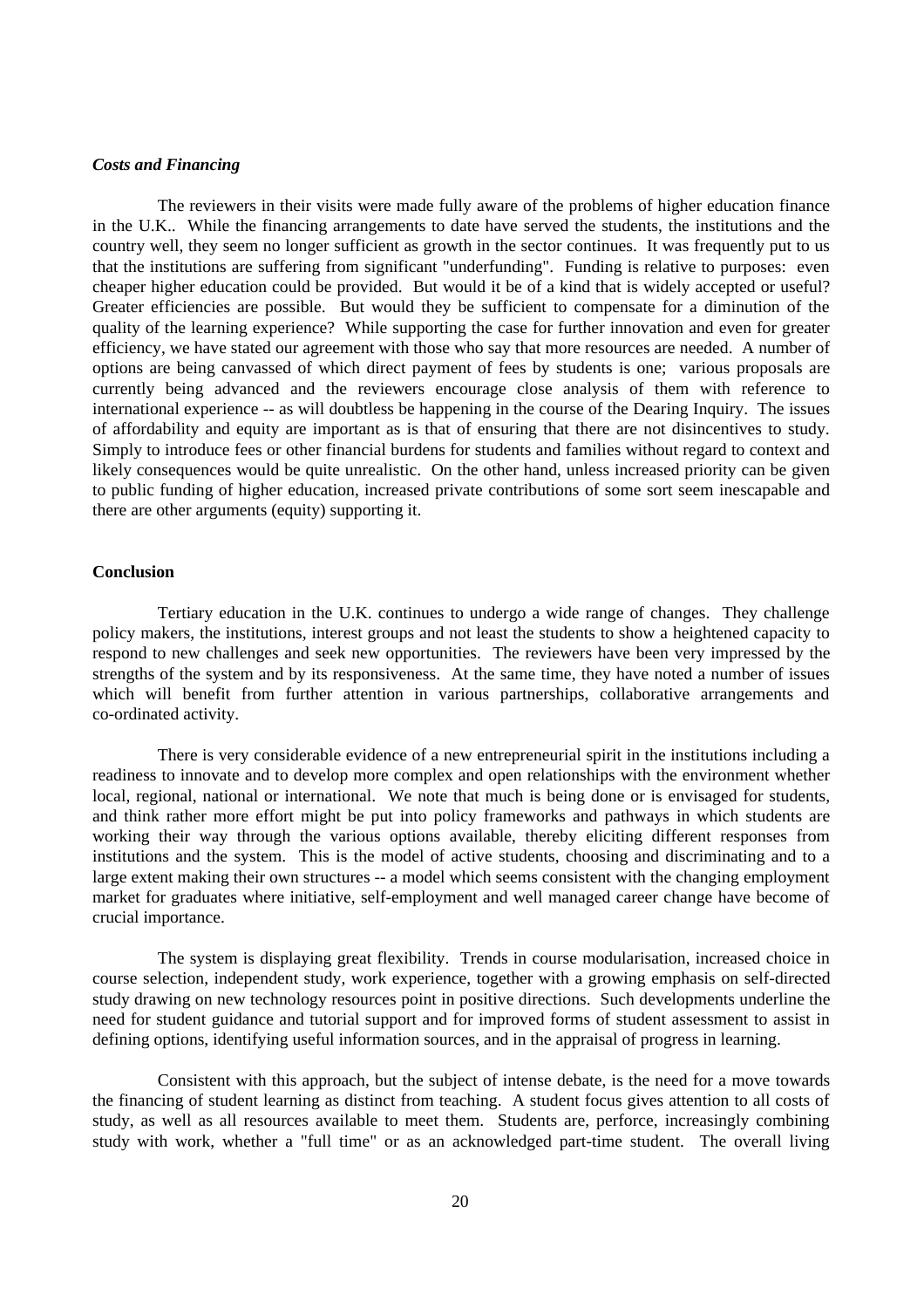conditions under which students study are important and need to be assessed as part of broader policies towards meeting costs and financing the continuing expansion of tertiary education which, on all sides, it is agreed is needed.

Not all teaching is, need, can or should be undertaken by conventional, face-to-face means as within the academic institutions. Possibilities for distance education, in which the U.K. has enjoyed signal success, in meeting student learning needs could be further explored. We anticipate a further blurring of the old distinctions between full-time, on-campus face-to-face and part-time, off-campus by a variety of distance modes and technologies. There is at times a tendency in the enterprise sector to tell higher education what it needs to do. This could be complemented by shared efforts to redefine the base of learning within enterprises, and in so doing increase the role some of them already play to good effect.

U.K. higher education has had and continues to exercise a world influence and many of its practice are of great interest to other countries. Although its priorities remain national, it is increasingly part of a fast-moving international environment. Student and staff mobility including the phenomenon of fee paying overseas students are part of this but there are many dimensions which in the review visit we were not able to explore. U.K. participation in and influence on the thematic review serves as one way of drawing out that international context. From the perspective of the students, it will be important that institutional provision and practice foster a strong international outlook and help to equip the graduates to play a wide variety of roles in the new European and global environments.